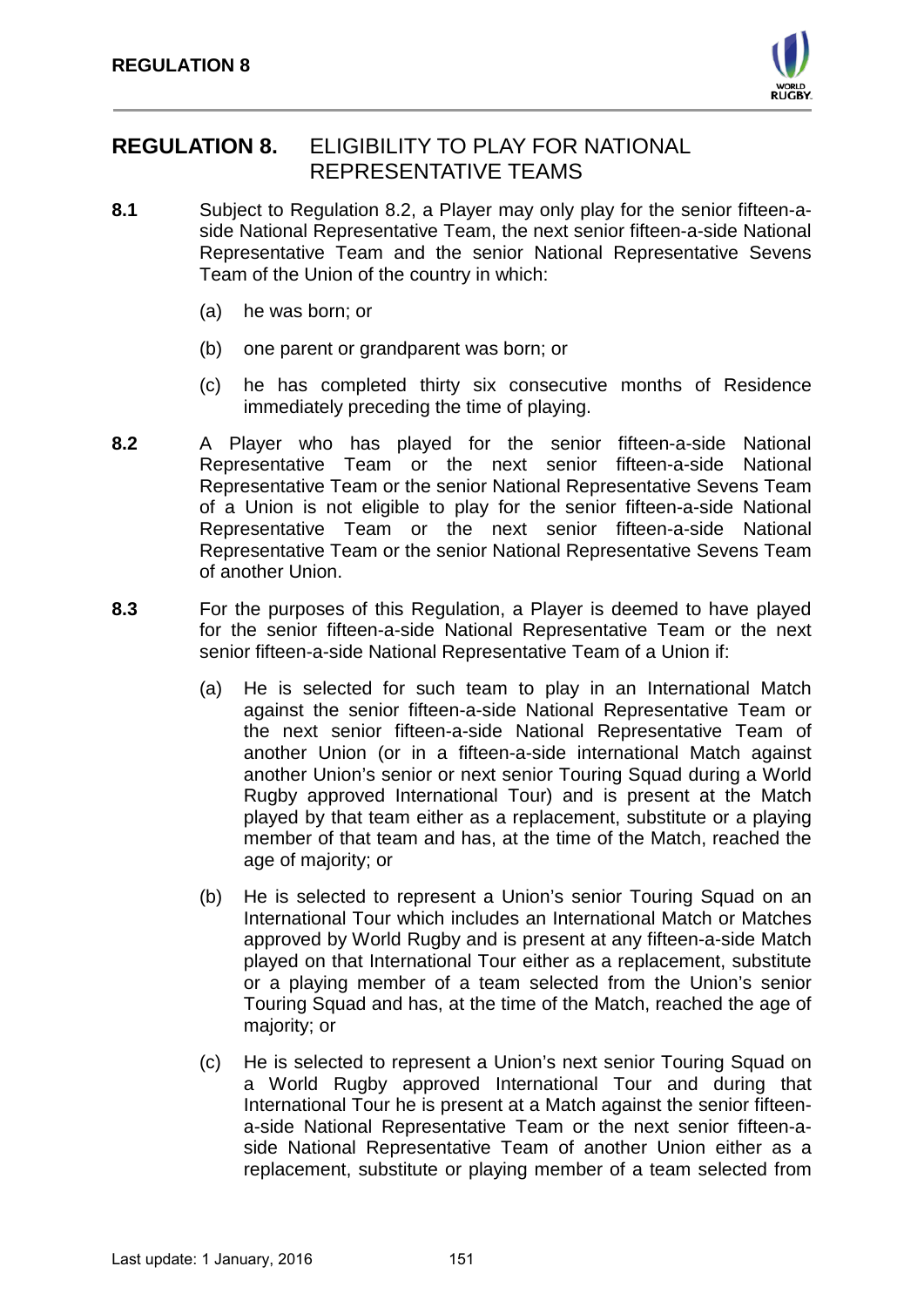

the Union's next senior Touring Squad and has, at the time of the Match reached the age of majority.

- (d) He is selected to represent the Under 20s National Representative Team of a Union which has been pre-designated as that Union's next senior fifteen-a-side National Representative Team and the Player is part of the team which participates in an International Match as part of the World Rugby Junior World Championships, World Rugby Junior World Rugby Trophy or the Six Nations U20 Championship and is present at the Match played by that Team either as a replacement, substitute or playing member of that Team and has, at the time of the Match, reached the age of majority.
- **8.4** For the purposes of this Regulation, a Player is deemed to have played for the senior National Representative Sevens Team of a Union if he is selected to represent a Union's senior National Representative Sevens Team in an International Match against the senior National Representative Sevens Team of another Union and is present at the Match played by that Team either as a replacement, substitute or playing member of that Team and has, at the time of the Match, reached the age of majority.

# **8.5 Responsibility, breach and penalties for a breach of Regulation 8**

# 8.5.1 **Unions**

Regulation 8 is a strict liability offence and shall be construed in accordance with the principles of strict liability under English law. It is not, therefore, necessary that fault or intent on the part of a Union be shown in order for a breach of Regulation 8 to be established. Nor is lack of fault or intent on the part of a Union a defence to a breach of Regulation 8. For the avoidance of any doubt (and without limiting a Union's other obligations and responsibilities for the conduct, acts or omissions of its members and Persons under its jurisdiction pursuant to any other Regulation) Unions are responsible and accountable for the conduct of their Players and all Persons under its jurisdiction in relation to compliance with the provisions of Regulation 8 and any breach of Regulation 8 by such Player(s) or Person(s) shall be deemed to be a breach of Regulation 8 by the Union concerned. Each breach of Regulation 8 by a Union, howsoever arising, will result in a minimum fixed fine being imposed on the Union concerned. The minimum fixed fines for each breach of Regulation 8 are as follows:

- (a) For a Union that is represented on the Council £100,000 sterling;
- (b) For all other World Rugby Member Unions £25,000 sterling.

Based on the facts and circumstances of any breach of Regulation 8 the applicable minimum fixed fine as set out above may be increased. In addition, other penalties as set out in Regulation 18.6 may also be imposed on the Union concerned.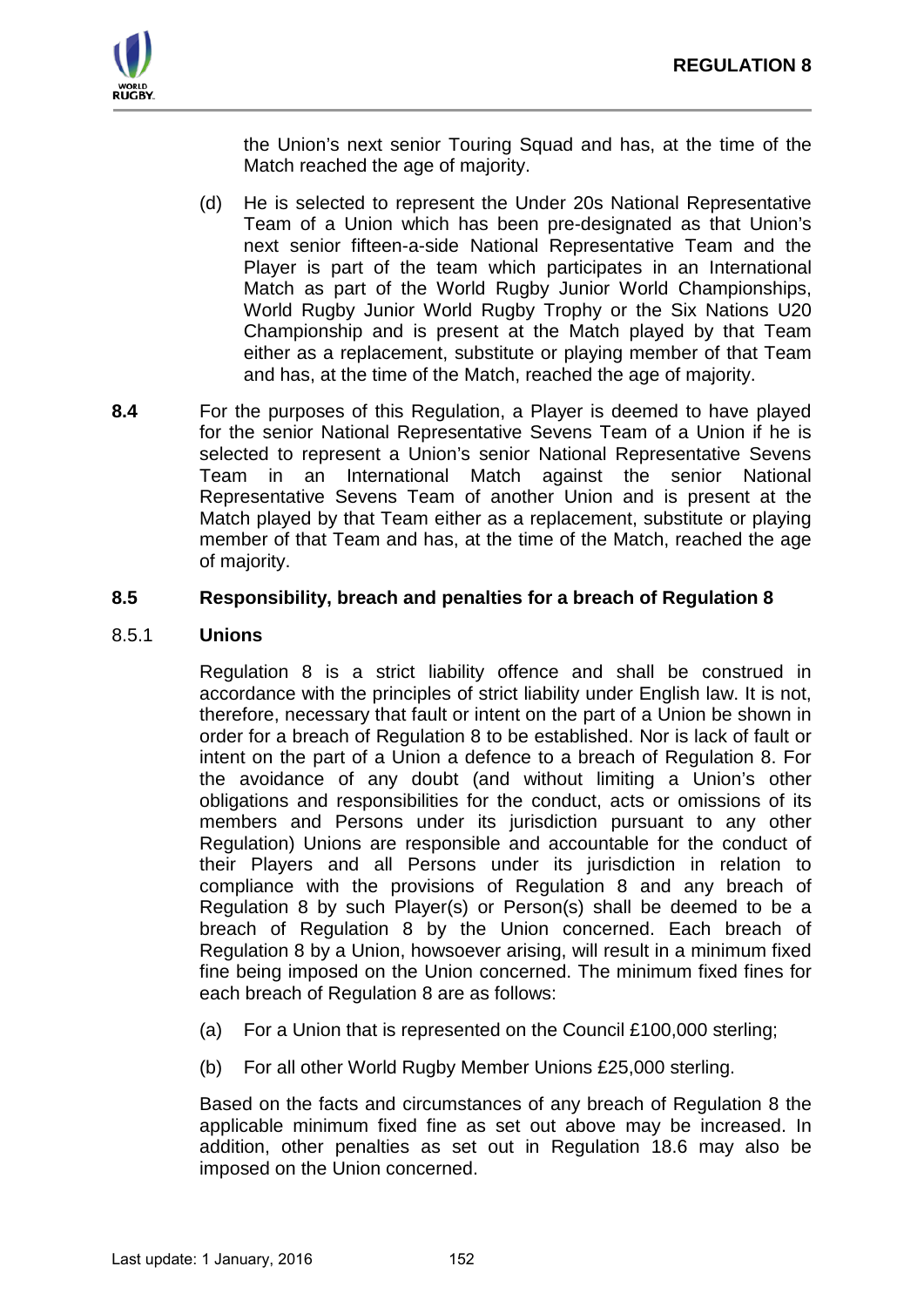

8.5.2 In exceptional circumstances, a Union in breach of Regulation 8 may make submissions to the relevant disciplinary body appointed under Regulation 18 to adjudicate on the case as to why the Union should not be subject to the applicable minimum fixed fine. For the avoidance of any doubt, however, the relevant disciplinary body shall only be entitled to reduce the applicable minimum fixed fine set out in this Regulation where the Union is able to provide clear and indisputable evidence that truly exceptional circumstances exist and that the Union concerned had taken all necessary steps to comply with Regulation 8.

#### **Players**

- 8.5.3 Notwithstanding Regulations 8.5.1 and 8.5.2 above and without prejudice to any sanction imposed on a Union, Players may also be subject to sanction in accordance with Regulation 18 where they breach Regulation 8 in circumstances where they knew or ought reasonably to have known they were not eligible to play for the relevant Union at the time of participation.
- **8.6** To be eligible to participate in the Olympic Games, Olympic qualification events (together "Olympic Events") or other events governed by the Olympic Charter all members of the senior National Representative Sevens Team(s) of a Union or the selected Olympic Sevens Team(s) of a National Olympic Committee shall comply with Regulation 8.1 and must be a national of the country of the National Olympic Committee which it is representing in such Olympic Events. Regulation 8.2 applies equally to all Players.
- **8.7** A Player who is a national of the country or Union for which he has been captured under Regulation 8.2 and who holds the nationality of another country or Union, may apply to participate in an Olympic Event to represent his new country or Union subject to the following conditions;
- 8.7.1 The Regulations Committee shall consider the application of a Player under this Regulation 8.7 which must be submitted with all relevant supporting documentation by the Union for whom the Player wishes to next represent in an Olympic Event (or a Union associated with the Olympic Sevens Team the Player wishes to represent). The application shall be pre-notified to the Player's Union (namely the Union whose National Representative Team the Player represented);
- 8.7.2 The Player will be required to observe and demonstrate a stand down period of at least 3 years since the time the Player last represented their former Union and the time the Player first plays for the second Union or country, which must be in an Olympic Event. The Player may not represent the second Union in any other form of the Game until after they have participated in such Olympic Event.
	- (a) Solely in respect of the Rio Olympic Games 2016, a stand down period of at least 18 months will be permitted, between the time the Player last represented their former Union and the time the Player first plays for the second Union or country, which must be in an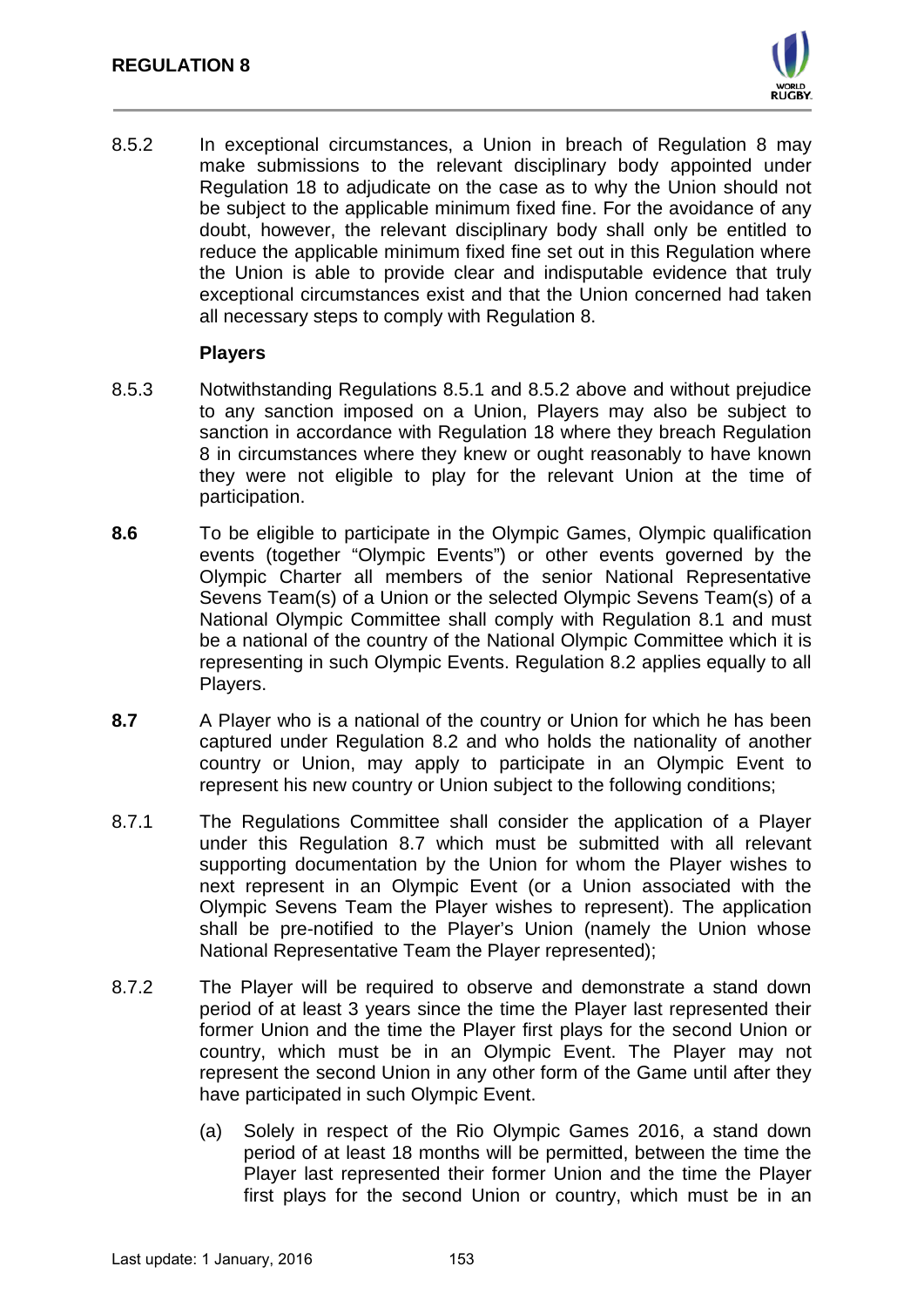

Olympic Event in the Rio Olympic Games cycle, which the Player must observe and demonstrate.

- **8.8** Where the Player is not a national of the Union for which he has been captured under Regulation 8.2, and he meets the Olympic eligibility criteria (in Regulation 8.6 to 8.13) as determined by the Regulations Committee, he shall be eligible for selection to play for the Union / country of which he is a national, in an Olympic Event, subject to satisfying the applicable stand down period.
- **8.9** A Player who is eligible or captured for a Union that cannot participate in an Olympic Event because there is no National Olympic Committee solely for the territory of such Union, may, subject to the Olympic eligibility criteria (in Regulation 8.6 to 8.13), be eligible to play for the Olympic Sevens Team of a National Olympic Committee of which he is a national, provided that such team is not associated with any one single Union. In such circumstances the following provisions shall apply;
- 8.9.1 Where the Player has been captured under Regulation 8.2 for a Union he shall remain captured for such Union notwithstanding the Player's representation for the Olympic Sevens Team of a National Olympic Committee in an Olympic Event;
- 8.9.2 Where the Player has not previously been captured under Regulation 8.2 and he represents the Olympic Sevens Team of a National Olympic Committee in an Olympic Event he will be deemed to be captured for one of the underlying Unions which support the Olympic Sevens Team of the relevant National Olympic Committee, and the Player must elect which of those underlying Unions he shall be captured by for the purposes of Regulation 8.
- **8.10** A Player who has represented one Union or Olympic Team in an Olympic Event and who has changed his nationality or acquired a new nationality, may apply to participate in an Olympic Event to represent his new Union or country provided that at least three years have passed since the Player last represented his former Union or country and the approval of the International Olympic Committee, the relevant National Olympic Committee(s) and World Rugby is obtained. This period may be reduced or even cancelled with the agreement of the World Rugby and the National Olympic Committees concerned and by the IOC Executive Board, which takes into account the circumstances of each case.
- **8.11** A Player may not represent two different Unions or a Union and an Olympic Sevens Team(s) of a National Olympic Committee in the same Olympic Event(s).
- **8.12** Once the Player has represented the Union of which he is a national, in an Olympic Event, he shall thereafter be tied to that Union for all forms of the Game and in all events.
- **8.13** Players who participate in the Olympic Events accept and agree that any disputes relating to eligibility shall first be addressed pursuant to the rules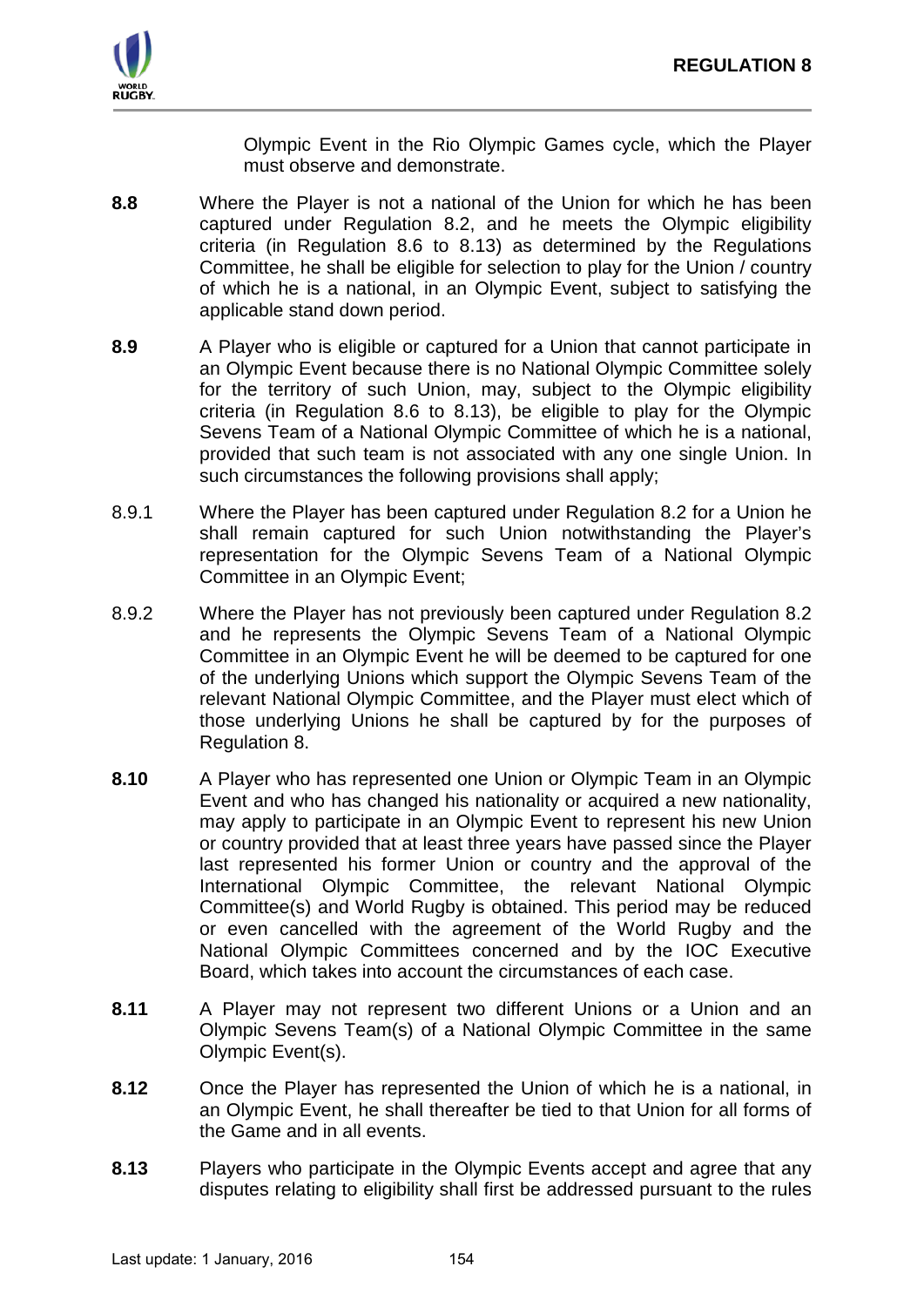

of such Olympic Events and the World Rugby Regulations and that all internal procedures (including applicable National Olympic Committee rules/procedures) and/or World Rugby procedures shall be exhausted first. Thereafter, recourse may be had in respect of Olympic Events only (and not in relation to eligibility matters to which Regulation 8.6 to 8.16 does not apply) to the Court of Arbitration for Sport (CAS) in accordance with the provision applicable before such court and which will resolve definitively the dispute in accordance with the code of sports related arbitration. World Rugby has the right to appear, attend and/or participate as a party in any appeal to CAS involving eligibility considerations for Olympic Events.

- **8.14** Any Union wishing to obtain clarification around the eligibility of a Player to represent it in the Olympic Games or Olympic Events may do so by referring the matter to the World Rugby Regulations Committee in accordance with Regulation 2 and Regulation 8.7**.**1 and 8.7.2.
- **8.15** The list of Olympic Events is set out in Schedule 2 and shall be updated for each Olympic cycle.
- **8.16** The provisions of Regulation 8.5 apply equally to any alleged breach of the Olympic eligibility provisions.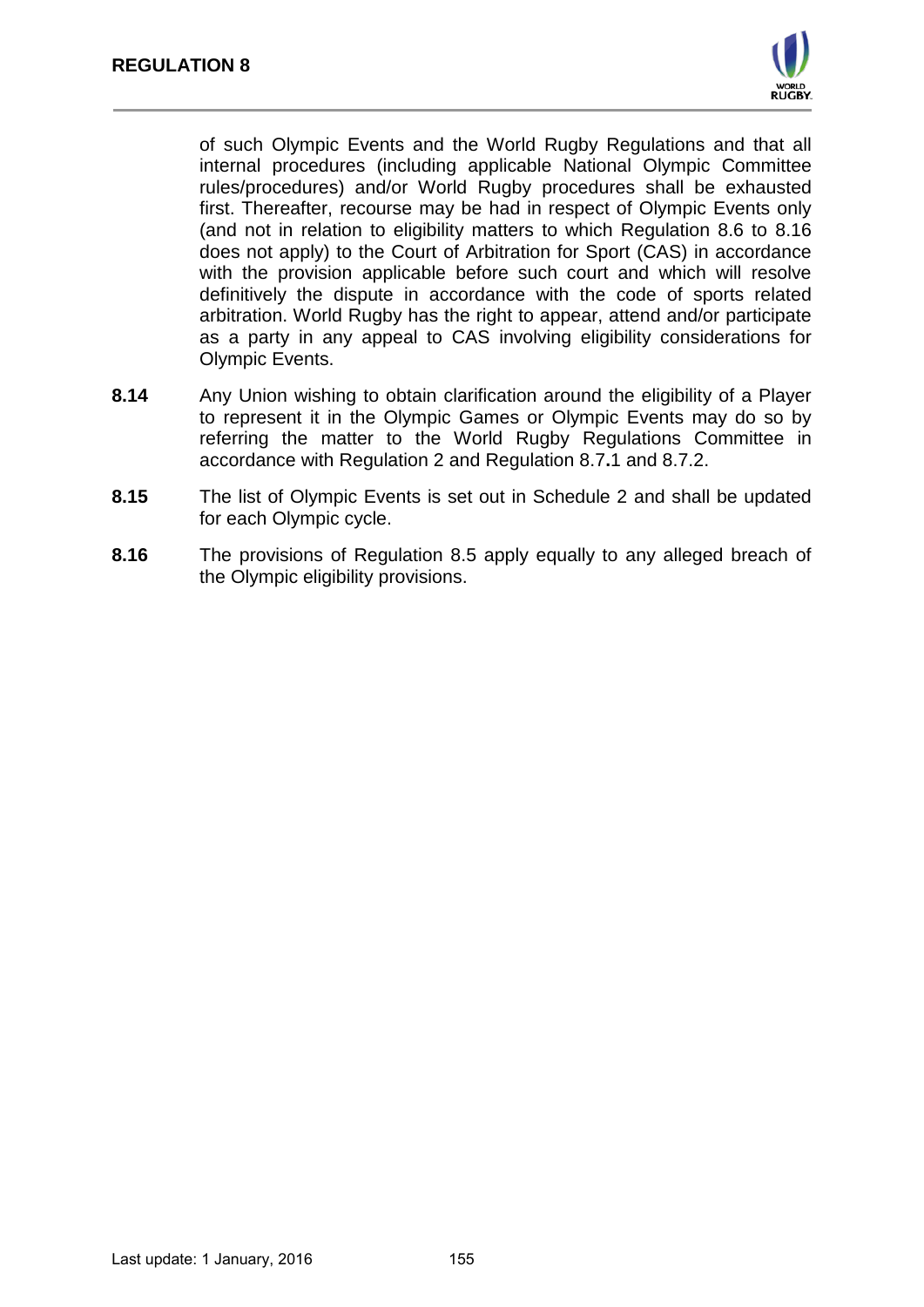

# **EXPLANATORY GUIDELINES ON THE IMPLEMENTATION OF REGULATION 8**

# **ELIGIBILITY TO PLAY FOR NATIONAL REPRESENTATIVE TEAMS**

Following its deliberations on the question of Player eligibility, the Working Party has produced these Explanatory Guidelines on the implementation of Regulation 8. These Explanatory Guidelines must be read in conjunction with the terms of Regulation 8.

# **1. What is the Rationale/Philosophy of Regulation 8?**

The rationale/philosophy of Regulation 8 is to ensure that Players selected to represent either the senior and next senior fifteen-a-side National Representative Teams of a Union or a Union's senior National Representative Sevens Team have a genuine, close, credible and established national link with the country of the Union for which they have been selected. Such a national link is essential to maintain the unique characteristics and culture of elite international sporting competition between Unions. The integrity of International Matches between Unions depends upon strict adherence to the eligibility criteria set out in the Regulations.

# **2. Who establishes the eligibility criteria in Rugby Union?**

World Rugby will continue to establish the criteria by reference to which a Player's eligibility to play for the senior or next senior fifteen-a-side National Representative Team of a Union or a Union's senior National Representative Sevens Team will be determined. Citizenship of a country and/or whether a Player holds a passport of a particular country are not, of themselves, determinative in identifying which Union a Player is eligible to represent. This will be determined solely in accordance with World Rugby's eligibility criteria. In relation to Olympic eligibility criteria see the Explanatory Guidelines on the Implementation of Regulation 8 – Olympic Eligibility.

# **3. What is the eligibility criteria in Rugby Union?**

The existing World Rugby eligibility criteria set out in Regulation 8.1 will be maintained. This is based on the following:

- (a) The country in which the Player was born; or
- (b) The country in which one parent or grandparent of the Player was born; or
- (c) The country in which the Player has completed thirty-six consecutive months of Residence immediately preceding the time of playing. Residence means the place or location in which a Player has his primary and permanent home and Resident shall be construed accordingly; and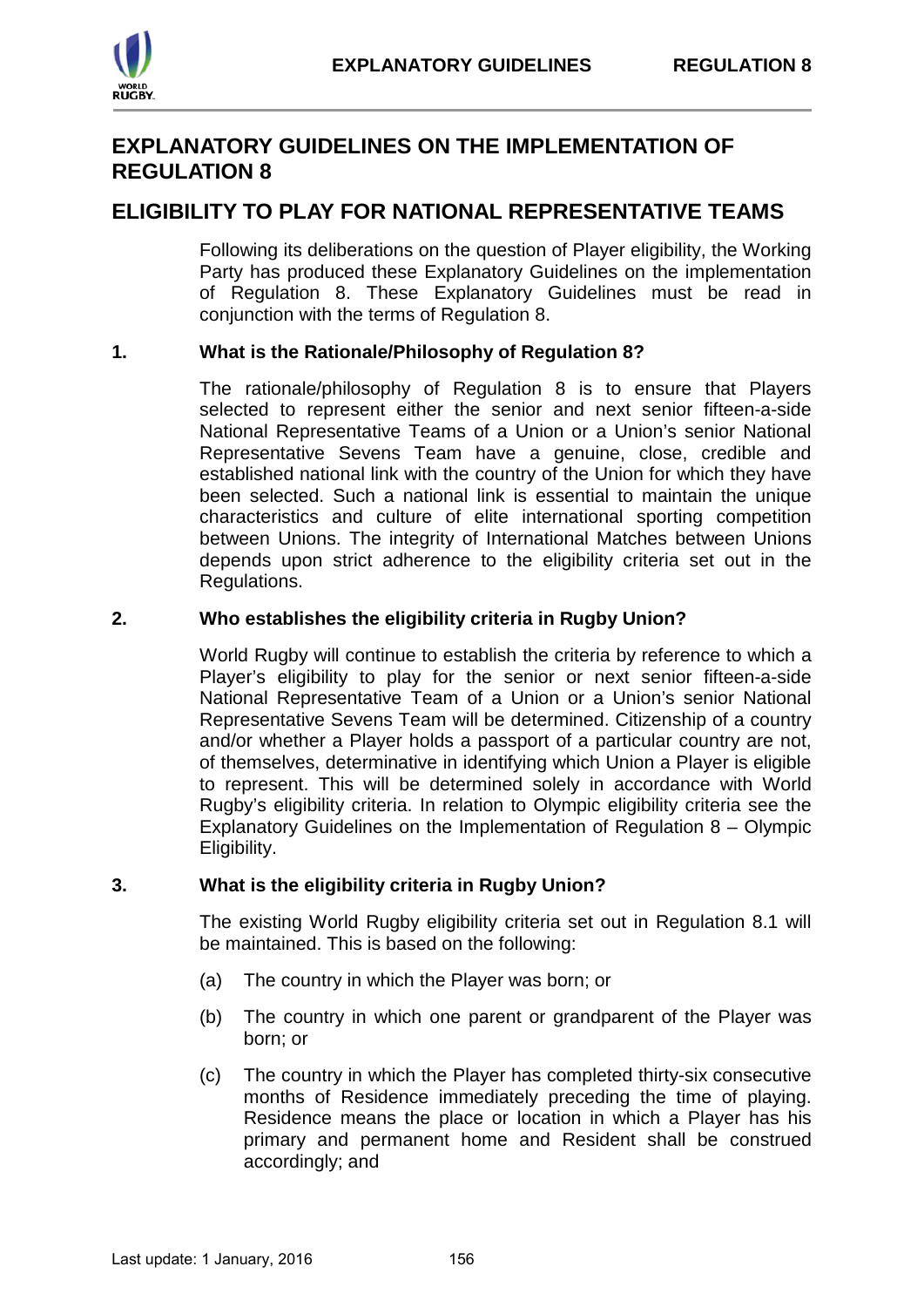

(d) For Olympic Event participation, the nationality of the Union / country the Player wishes to represent is also required.

#### **4. If a Player has dual eligibility, can he play for the senior or next senior fifteen-a-side National Representative Team or the senior National Representative Sevens Team of more than one Union?**

No, save for those Players that, before 1 January 2000, allowed a period of 36 consecutive months to elapse after they had played for another Union and who played for the second Union before 1 January 2000. The one Union only rule, introduced by World Rugby from 1st January 2000 (as set out in Regulation 8.2), will be maintained. A Player is only entitled to play Rugby Union for the senior or next senior fifteen-a-side National Representative Team or the senior National Representative Sevens Team of one Union. Accordingly, if a Player is deemed to have played for such a team, even if he is able to satisfy one or more of the eligibility criteria set out in Regulation 8.1, he will not be able to play for any other Union. Consistent with the overall rationale underlying the eligibility Regulations, the one Union only rule is designed to maintain the integrity of the international Game. Once a Player has committed himself to a particular Union, through participation in one of the Matches or Tours identified in Regulations 8.3 or 8.4, he is unable to change his "Rugby Nationality" which becomes fixed.

# **5. When is a Player deemed to have played for the senior or next senior fifteen-a-side National Representative Team of a Union or a Union's senior National Representative Sevens Team?**

As a result of the one Union only rule, in particular, it is essential that Players and Unions understand the situations in which Players will be deemed to have played for the senior fifteen-a-side National Representative Team or the next senior fifteen-a-side National Representative Team of a Union or a Union's senior National Representative Sevens Team. These situations are set out in Regulations 8.3 and 8.4. Players and Unions shall, at all times, have regard to the full terms of Regulations 8.3 and 8.4, however, by way of a summary only, the situations set out below are covered:

# **Fifteen-a-side**

- (a) Players who participate in International Matches for the senior National Representative Team or the next senior National Representative Team of a Union against the senior or next senior National Representative Team of another Union.
- (b) Players selected to represent a Union's senior Touring Squad who participate in any Match played by members of that Union's senior Touring Squad during an International Tour provided such International Tour includes an International Match(es) approved by World Rugby.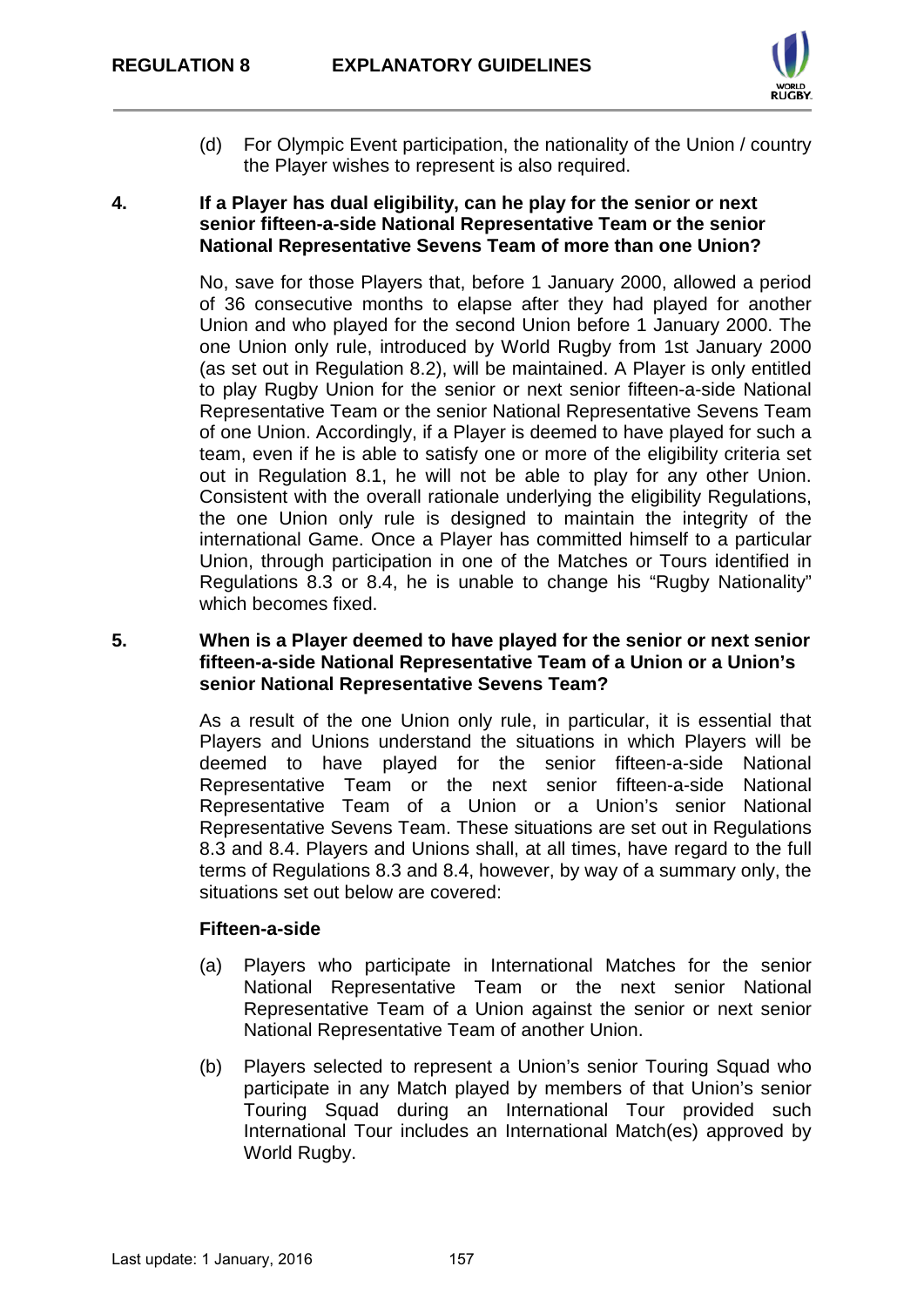

- (c) Players who participate in a Match for the senior or next senior National Representative Team of a Union against a team made up of Players from a Union's senior Touring Squad during an International Tour which includes International Match(es) approved by World Rugby.
- (d) Players, representing a Union's next senior Touring Squad who participate in a Match on an International Tour approved by World Rugby against the senior National Representative Team or the next senior National Representative Team or the next senior National Representative Team of another Union.
- (e) Players who play for the senior or next senior National Representative Team of a Union against a team selected from a Union's next senior Touring Squad when such Match is played on an International Tour approved by World Rugby.

#### **Seven-a-side**

(a) Players who play for a Union's senior National Representative Sevens team in an International Match against the senior National Representative Sevens team of another Union.

#### **6. How do I know which team is a Union's next senior fifteen-a-side National Representative Team?**

- (a) There should be no uncertainty over which team constitutes a Union's next senior National Representative Team. Unions are required to notify World Rugby of the name of their nominated next senior National Representative Team. The team nominated remains the Union's next senior National Representative Team unless the Union notifies World Rugby of a change in this nomination. A Union is entitled to notify World Rugby no more than once per calendar year of a change to its next senior National Representative Team provided that in doing so it shall take account of any Matches such team may be scheduled to play and shall advise the Union of any senior or next senior National Representative Team it is scheduled to play reasonably in advance of such Match. The identity of a Union's next senior National Representative Team can be verified with the Union concerned and/or World Rugby.
- (b) Unions must ensure that all persons involved in an International Match (Players and team management including coaching staff) are made aware of the status of their team as the next senior National Representative Team and that of their opposing team where it is the senior or next senior National Representative Team of another Union and what that means from a capturing perspective under Regulation 8. Notwithstanding the Union's obligation to inform the Player and team management it shall be the sole responsibility of each Player to ensure that he is aware of the status of every Match in which he plays and the implications of playing in an International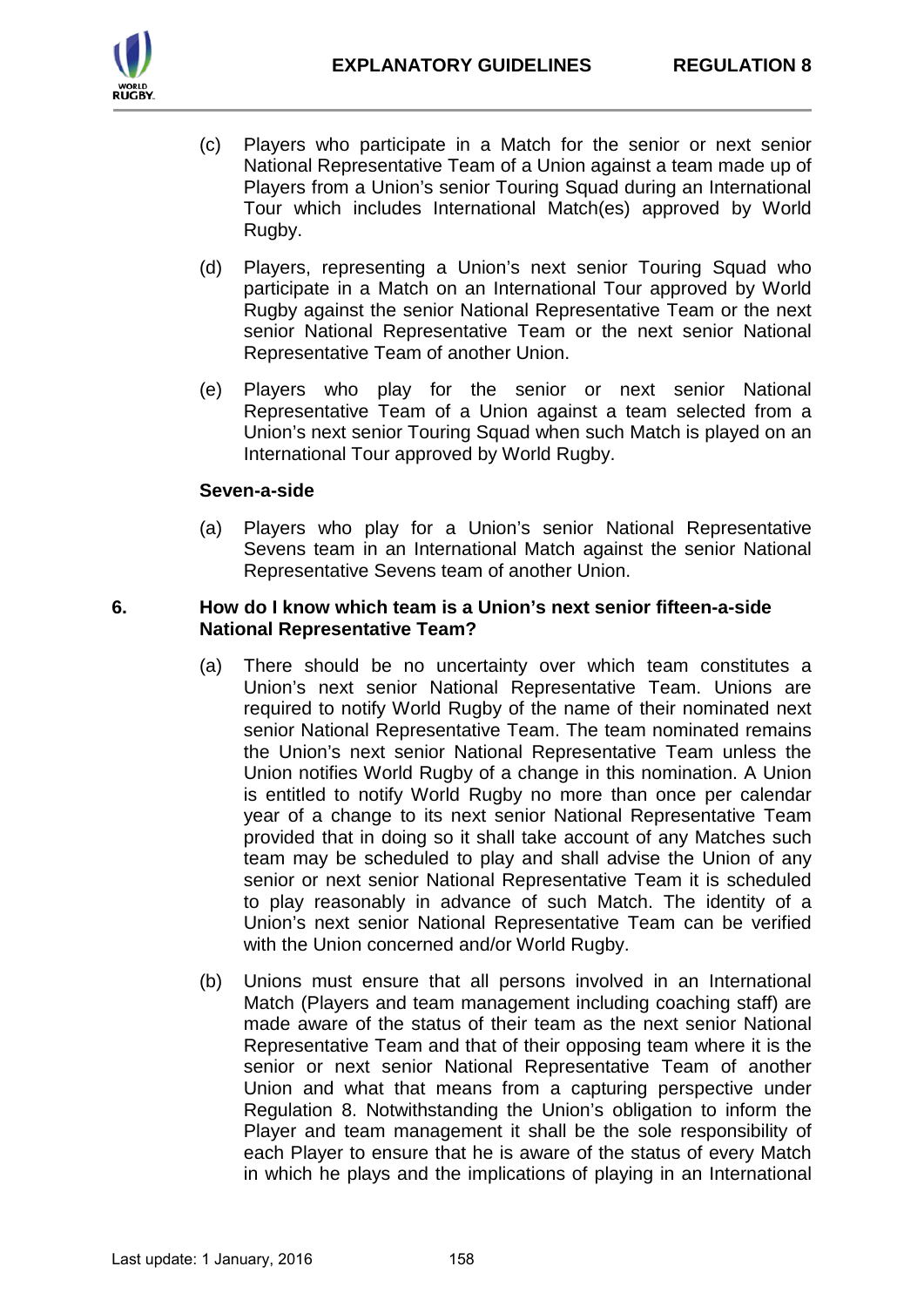

Match involving the senior or next senior National Representative Teams of two Unions.

(c) In addition to (a) and (b) above, Unions who designate their Under 20s National Representative Team as their next senior National Representative Team have a particular onus to clearly make the Team Players aware of the consequences of being captured for that Union at age grade level. Effective 1 July 2014, the Players on any such Team which participates in the World Rugby Junior World Championships, World Rugby Junior World Trophy or the Six Nations U20 Championship (where they are present at the Match played by that Team either as a replacement, substitute or playing member of that Team and has, at the time of the Match, reached the age of majority) will be captured. In this regard the status of the opposition teams in any Match in these named tournaments is not a factor to be considered.

# **7. What is the age of majority?**

For the purposes of the Regulations (including, but not limited to Regulation 8), the age of majority is deemed to be acquired on a Player's 18th birthday.

#### **8. Does the eligibility criteria apply to all forms of Rugby?**

The eligibility criteria applies to the fifteen-a-side Game at senior and next senior National Representative level and in respect of a Union's senior National Representative Sevens Team.

# **9. Does the eligibility criteria apply to all Unions in membership of World Rugby?**

Yes, all Unions in membership of World Rugby are obliged to comply with the eligibility Regulation

#### **10. How will the eligibility criteria be assessed?**

Ordinarily, the task of assessing whether a Player satisfies any of the eligibility criteria set out in Regulation 8.1 is straightforward. However, as a result of professionalism, greater mobility and societal family change this is not always the case. Difficult cases have arisen and may continue to emerge. The responses to the questions set out below are intended to provide further clarification as to how each eligibility criterion in Regulation 8.1 will be applied.

The questions and answers should be regarded as guidelines. They have been prepared on the basis of operational experience to date. It is not possible to anticipate all scenarios that may arise and a degree of flexibility in the application of the Regulations will be maintained. Moving forward, in the event that there is any uncertainty or the need for clarification in relation to the application of the eligibility criteria in particular circumstances, then the Regulations Committee may be asked by World Rugby to make a ruling on a Player's eligibility. In relation to any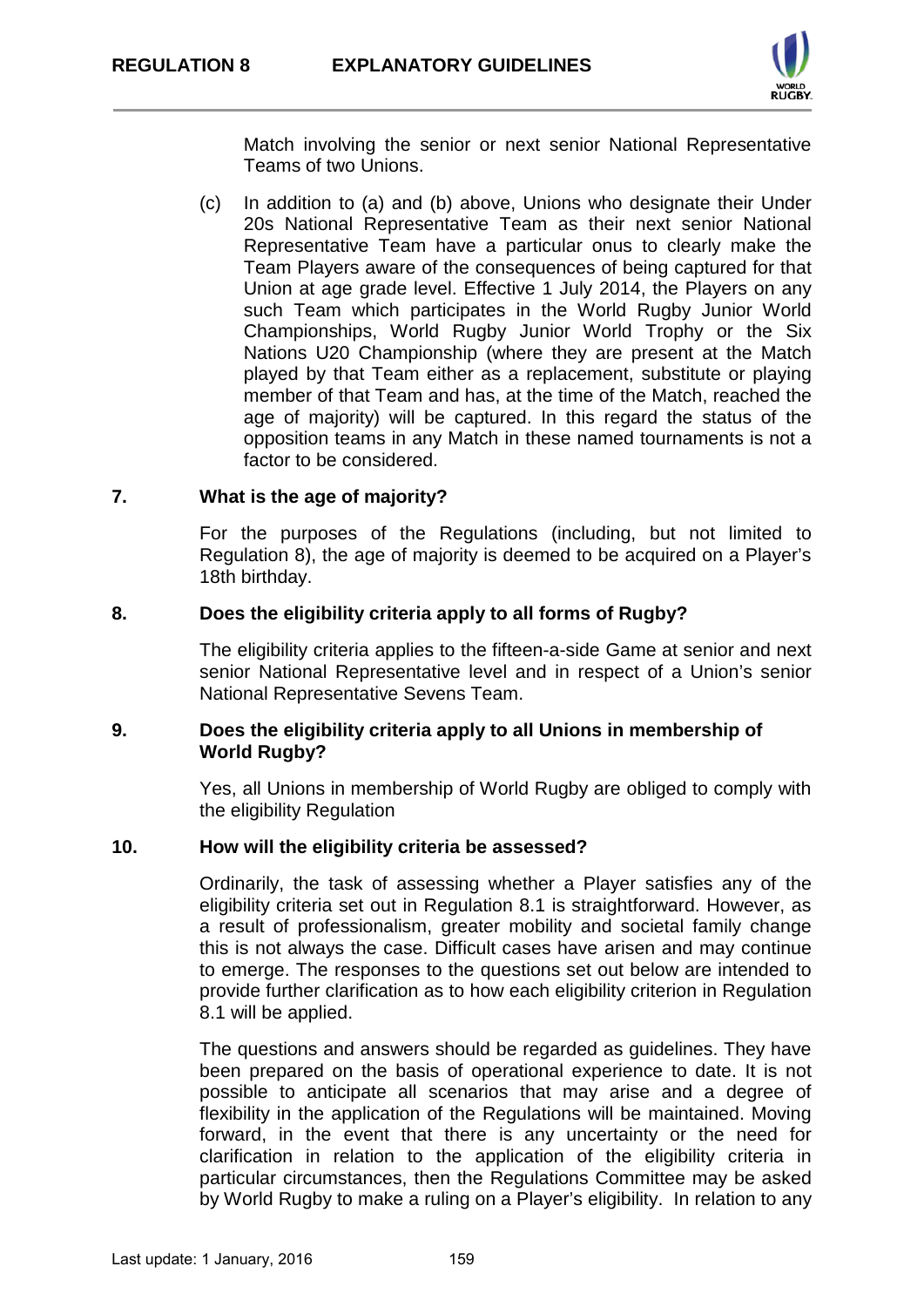

such adjudication, the Regulations Committee will always have in mind the rationale behind Regulation 8. The aim of the Regulations Committee in each case where clarification may be required, is to establish whether, in all the circumstances, a Player has, by reference to the eligibility criteria in Regulation 8.1, been able to demonstrate a genuine, close and credible national link with the country that the Player wishes to represent. It is anticipated that over time a body of rulings by the Regulations Committee may develop which may, in turn, assist in providing further guidance to Unions in relation to eligibility matters.

#### **11. When should any uncertainty over a Player's eligibility be clarified?**

It is essential that eligibility issues are clarified before a Player represents the senior or next senior fifteen-a-side National Representative Team of a Union or a Union's senior National Representative Sevens Team. This is particularly important in light of the one Union only rule. Accordingly, if a Union has any doubt over a Player's eligibility status it must take all steps necessary to clarify the position before selecting the Player to play for its senior or next senior fifteen-a-side National Representative Team or its senior National Representative Sevens Team.

#### **12. What does place of birth mean?**

This should be the most straightforward criterion to apply. A Player's place of birth shall be the country within whose geographical borders he was born. However, difficult scenarios can arise even in relation to this criterion. For example, where a Player was born within the geographical borders of one country, but in a part of that country deemed by the law of the country concerned, to be the sovereign territory of another, or where a Player was born in a military hospital. In such circumstances the matter should be referred to the Regulations Committee for a ruling. The Regulations Committee would need to establish the legal position together with other relevant facts and circumstances. In exceptional circumstances it may be possible for a Player to demonstrate, to the satisfaction of the Regulations Committee, that he is eligible to play for the Union within whose sovereign territory he was born, even though that sovereign territory may be within the geographical borders of another country.

#### **13. What does Parent mean?**

The term "parent" in the Regulations is limited to either a blood parent or a parent that has formally adopted a Player in accordance with the applicable legal requirements of the country concerned. Unless a Player has been adopted in accordance with the formal, legal requirements of the country concerned, the application of this criterion will be based on a Player's blood parent. When a Player has been formally adopted in accordance with the applicable legal requirements of the country concerned, the birth place of the Player's blood parent will no longer be relevant for the purposes of establishing the Player's eligibility pursuant to Regulation 8.1(b). The relevant parent will be the parent that has formally and legally adopted the Player. However in such circumstances, the relevant grandparents for the purposes of establishing a Player's eligibility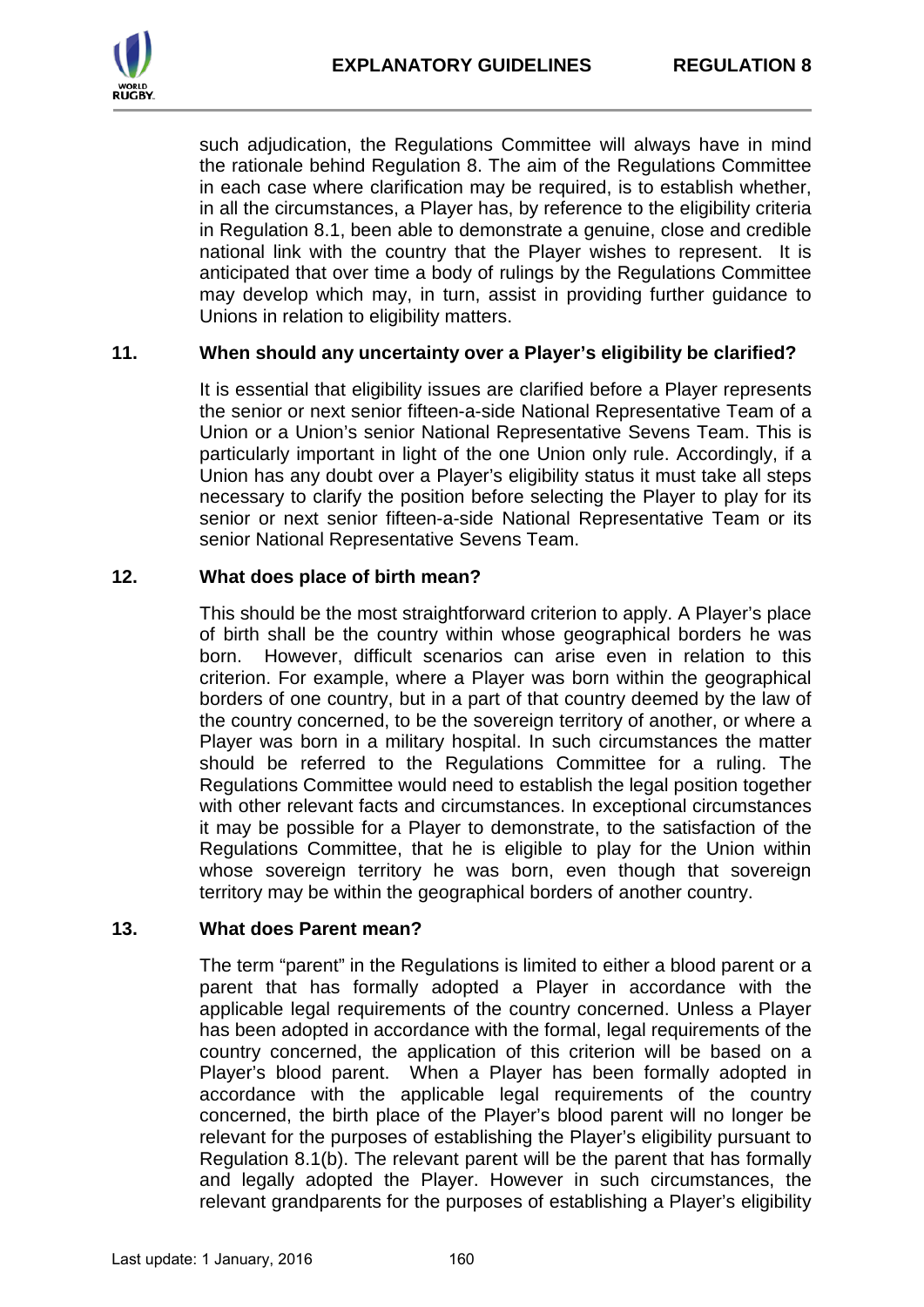

pursuant to Regulation 8.1(b) will be the Player's blood grandparents. It is not possible under Regulation 8.1(b) to assume eligibility via non-blood grandparents even if a Player has been formally and legally adopted.

For the avoidance of any doubt, stepparents and fostering parents will not be considered to constitute a Player's parent for the purposes of Regulation 8.1(b).

#### **14. How is the Residence criteria satisfied?**

Regulation 8.1(c) requires a Player to complete 36 consecutive months of Residence immediately preceding the time of playing. Residence is defined as "the place or location in which the Player has his primary and permanent home" and Resident shall be construed accordingly. In essence, Regulation 8.1(c) constitutes a sporting naturalization procedure, based on a geographical/presence test. As in any naturalisation process, a number of factors will influence the determination of what constitutes a Player's permanent and primary home. Such factors include, but are not limited to, the actual time spent in a country and the purpose of any absences during the qualification period. By being Resident in a country for a period of 36 consecutive months immediately preceding the time of playing for a Union, a Player is deemed to acquire a credible, close and established national link with a country/Union that entitles him to participate in sporting competitions for that Union. Based on the overriding rationale of the eligibility Regulations, in cases where a Player's eligibility is uncertain the Regulations Committee will consider that Player's eligibility by reference to the particular facts and circumstances of his case to establish if the Residency test, in the context of the overall rationale of the eligibility Regulations, has been satisfied. The principles set out in responses to the questions below will act as guidelines to the Regulations Committee when it is asked to consider any cases pursuant to this criterion.

# **15. Whose burden of proof?**

In all cases where a Player is seeking to establish eligibility by reference to the Residency criteria in Regulation 8.1(c) (and, indeed, in relation to Regulation (or 8.1(a) and (b)), the burden of proof is on the Player and the Union that he wishes to represent to prove that Player's eligibility. Under Regulation 8.1(c), the Player and his Union must be able to demonstrate that, during the relevant period, the country in which he claims he has been Resident was, genuinely, the country that the Player treated as his home and is clearly the country in which the Player has his primary and permanent home. If a Player has moved from one country to another, and is seeking to establish Residence in that new country, then he must also be able to demonstrate that he is clearly no longer Resident in the country in which he lived previously and that he no longer treats that country as his home. For the avoidance of any doubt, a Player cannot nominate a country as his home without demonstrating that he has satisfied the geographical commitment/presence test enshrined in Regulation 8.1(c). The geographical commitment/presence test will be vigorously upheld and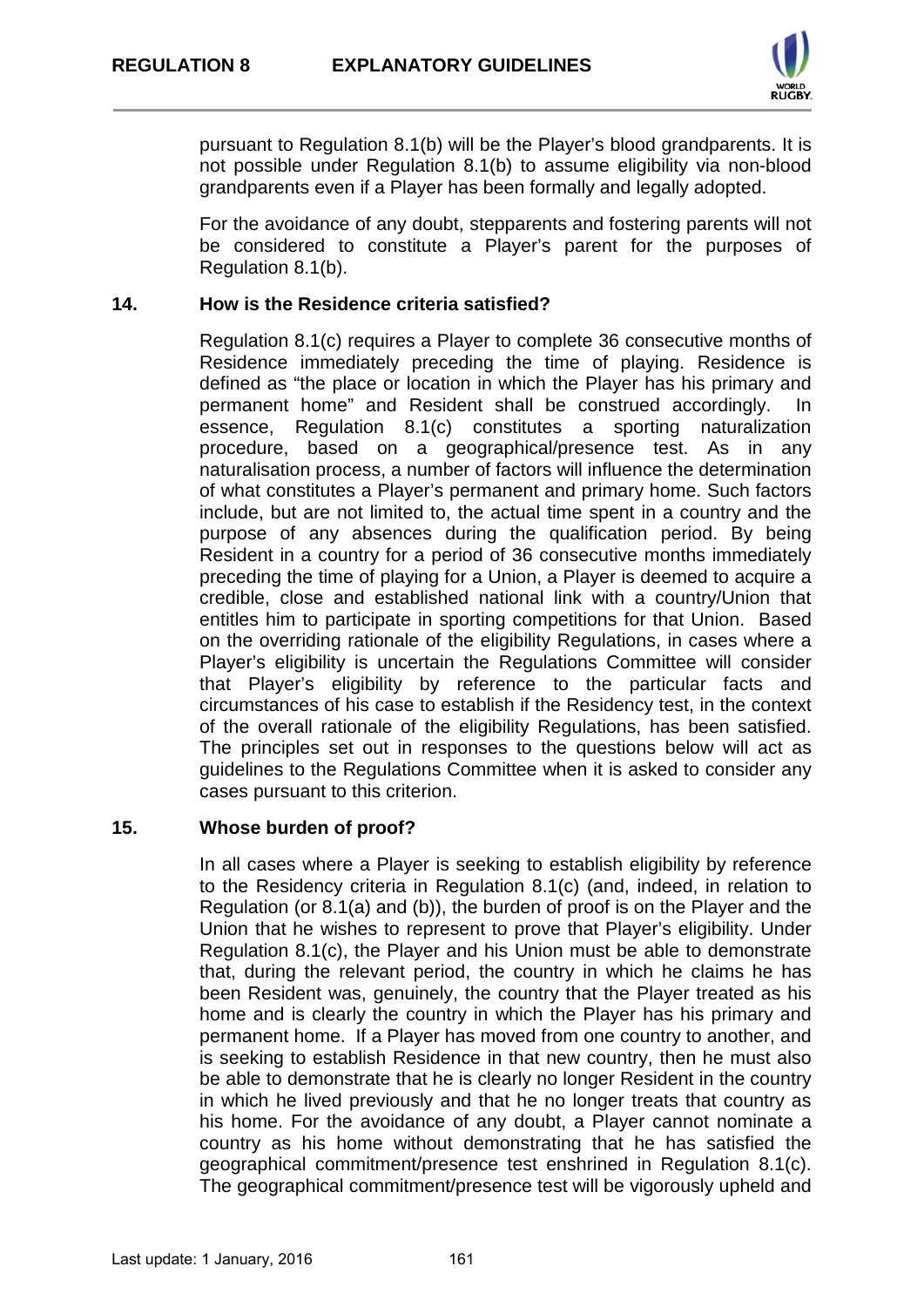

applied to avoid abuse of the Residency criteria. For example, a Player that acquired/leased property in a country and who nominated that property as his permanent and primary home (even though he may only be present at that property and in that Union on a short term/temporary basis) would not satisfy the Residency test.

### **16. Will short breaks interrupt a period of Residence?**

Short breaks in Residence, for example, for holidays, attending family/friends in other countries who may be ill etc, are unlikely to change the place/location of a Player's primary and permanent home and are, therefore, unlikely to interrupt a Player's period of Residence. By way of a guideline, however, as a minimum requirement, it is likely that, save in exceptional circumstances, at least 10 months actual physical presence of the Player in the country concerned throughout any qualifying year of the Residency period, will be required to demonstrate that the country is the place where the Player has his primary and permanent home.

#### **17. Does the 36 month period of Residence have to immediately precede playing for a Union?**

Save in exceptional circumstances, the 36 months Residence will be expected to have been completed consecutively and be achieved immediately before the Player represents a Union. This is designed to create a contemporary national link with the country of the Union concerned. This factor will be particularly significant if a Player has moved to make a "new" country his Residence having been Resident in another country previously. In essence, in such circumstances, the Player, as well as demonstrating his commitment to a new country, must also be (and seen to be) relinquishing his ties with the country in which he lived previously. For the avoidance of any doubt, seeking to rely on short periods of Residence as a child in a particular country, combined with a short period of Residence in that same country prior to playing for a Union, is likely to create a link that would be too tenuous to satisfy the underlying intentions of establishing a contemporary, permanent, national link with a Union. However, each case will be assessed on its overall merits to establish if a Player is able to demonstrate a genuine, close, credible and established national link by reference to the amount of time the Player can demonstrate that he has treated the "new" country as his home and other relevant factors.

# **18. What is the position of students?**

As far as students are concerned, particularly those that are not financially independent, being resident, as a full time student, in another country, is likely to be considered as a series of temporary absences from the parental home. It is anticipated that in the majority of cases involving students the parental home is likely to continue to constitute the student's permanent and primary home. Accordingly, attendance at college/university in such circumstances is unlikely to break a Player's consecutive period of Residence. However, as in all matters of eligibility, the overriding concern of the Regulations Committee in assessing any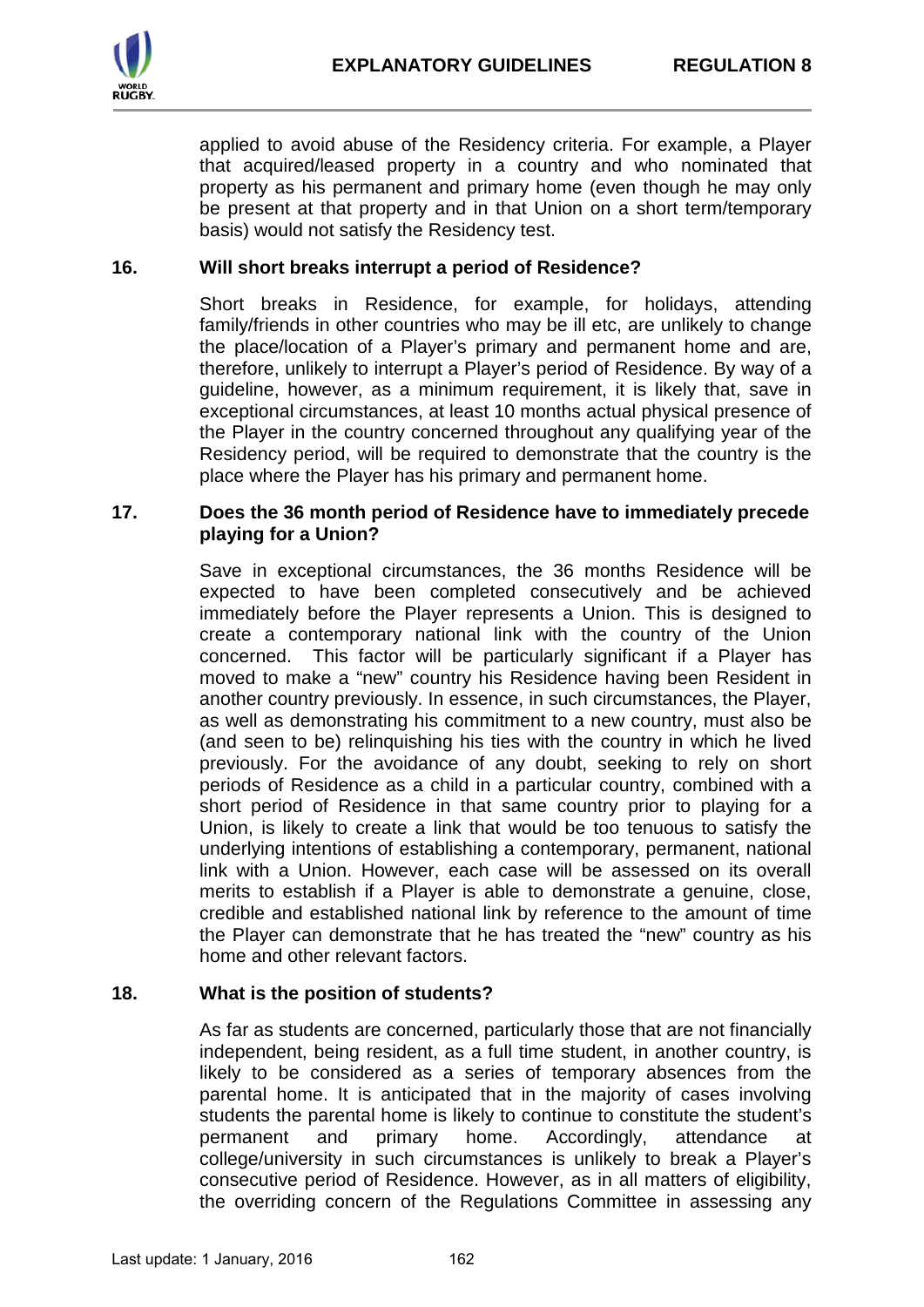

such case will be to ensure that there remains a close, credible and established link with the country in which the Player claims to have retained his primary and permanent home. There could be circumstances in which a student living in another country may be deemed to have interrupted his Residency period.

#### **19. Who is responsible for compliance with the eligibility criteria?**

In accordance with Regulation 2.1.2, each Union is responsible for ensuring compliance with all Regulations Relating to the Game This includes, but is obviously not limited to, Regulation 8. Accordingly, it is the responsibility of each Union to ensure that all Players it selects are properly eligible within the provisions of Regulation 8 and, in the event of any uncertainty, to ensure that the position is clarified before the Player is selected. Unions must have in place all necessary procedures and internal controls to ensure compliance with the eligibility Regulations.

#### **20. What must Unions do to ensure (and demonstrate) compliance with the eligibility Regulations?**

Unions must ensure that before a Player is selected for the first time for its senior or next senior fifteen-a-side National Representative Team or its senior National Representative Sevens Team the Player completes the standard form declaration attached to these Explanatory Guidelines at Schedule 1. In addition, before selecting a Player, Unions must ensure that they obtain valid/authentic documentation and such other evidence that may be necessary to prove, definitively, a Player's eligibility to play for that Union. Each Union must notify World Rugby of the names of all Player's selected for its senior and next senior National Representative Team and its senior National Representative Sevens Team on an annual basis. World Rugby shall maintain a database of all such Players. If requested, by the Chairman, or his designee, Unions must supply copies of the completed declaration forms of a Player(s) together with supporting documentation relied on to demonstrate the Player's eligibility. On 1 December each year, each Union must certify to World Rugby that each Player selected to represent the senior or next senior fifteen-a-side National Representative Team of the Union or its National Representative Sevens Team during the past year has completed, in full, the declaration form and that each Player was eligible to represent the Union in accordance with the provisions of Regulation 8.

World Rugby may, through the Chairman, or his designee, of his own motion or on receipt of a complaint undertake an investigation into a Union's compliance with Regulation 8. Unions, Players and officials must provide assistance with any such investigation and disclose such information and documents deemed necessary by the Chairman, or his designee, for the purposes of that investigation.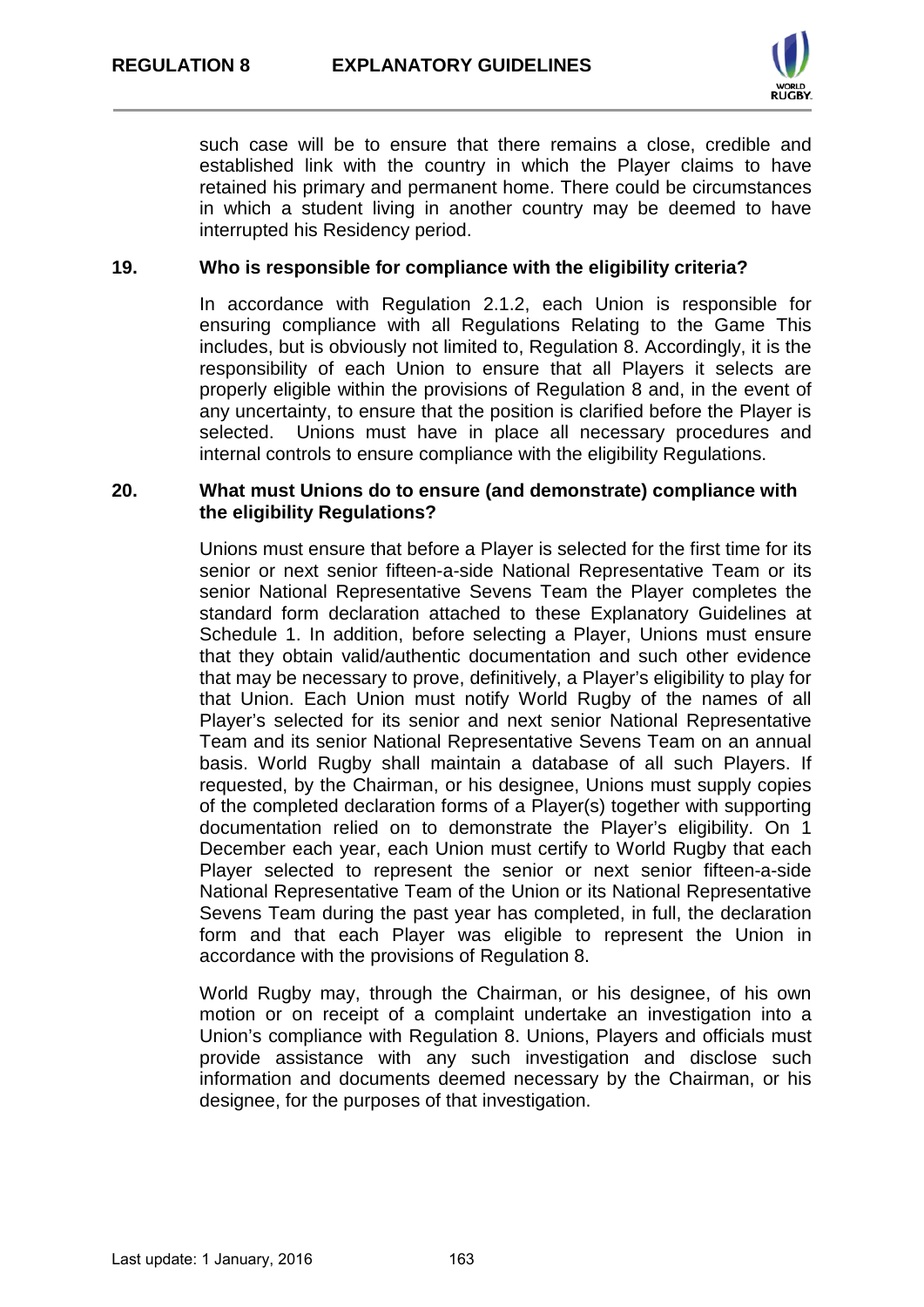

#### **21. What are the consequences of a breach of the eligibility Regulations by a Union?**

Compliance with Regulation 8 is of fundamental importance in maintaining the integrity of international Rugby Union at senior National Representative level. Any breach of such a fundamental Regulation, howsoever arising, has a detrimental impact on the image and reputation of the sport. Unions must, therefore take all necessary steps to put in place comprehensive review/compliance procedures to ensure that a breach of the eligibility provision does not occur whether negligently or otherwise. Alleged breaches of Regulation 8 may be investigated and handled in accordance with Regulation 18 (Disciplinary and Judicial Matters). However, a breach of the eligibility Regulations constitutes a strict liability offence. This means that a failure by a Union to fulfill its obligations and to comply with the eligibility Regulations will be regarded as a serious breach of the Regulations, howsoever such breach may have occurred. As a reflection of the seriousness with which any breach of the eligibility Regulations will be treated by World Rugby, it has been agreed by Council to establish a minimum fixed penalty to be imposed on a Union that has breached Regulation 8. These minimum fixed penalties will appear in Regulation 8 and, for ease of reference, are also set out below.

# *8.5 Responsibility, breach and penalties for a breach of Regulation 8*

# *8.5.1 Unions*

*Regulation 8 is a strict liability offence and shall be construed in accordance with the principles of strict liability under English law. It is not, therefore, necessary that fault or intent on the part of a Union be shown in order for a breach of Regulation 8 to be established. Nor is lack of fault or intent on the part of a Union a defence to a breach of Regulation 8. For the avoidance of any doubt (and without limiting a Union's other obligations and responsibilities for the conduct, acts or omissions of its members and Persons under its jurisdiction pursuant to any other Regulation) Unions are responsible and accountable for the conduct of their Players and all Persons under its jurisdiction in relation to compliance with the provisions of Regulation 8 and any breach of Regulation 8 by such Player(s) or Person(s) shall be deemed to be a breach of Regulation 8 by the Union concerned. Each breach of Regulation 8 by a Union, howsoever arising, will result in a minimum fixed fine being imposed on the Union concerned. The minimum fixed fines for each breach of Regulation 8 by a Union are as follows:*

- *(i) For a Union that is represented on the Council £100,000 sterling;*
- *(ii) For all other World Rugby Member Unions £25,000 sterling.*

*Based on the facts and circumstances of any breach of Regulation 8 the applicable minimum fixed fine as set out above may be increased. In addition, other penalties as set out in Regulation 18.6 may also be imposed on the Union concerned.*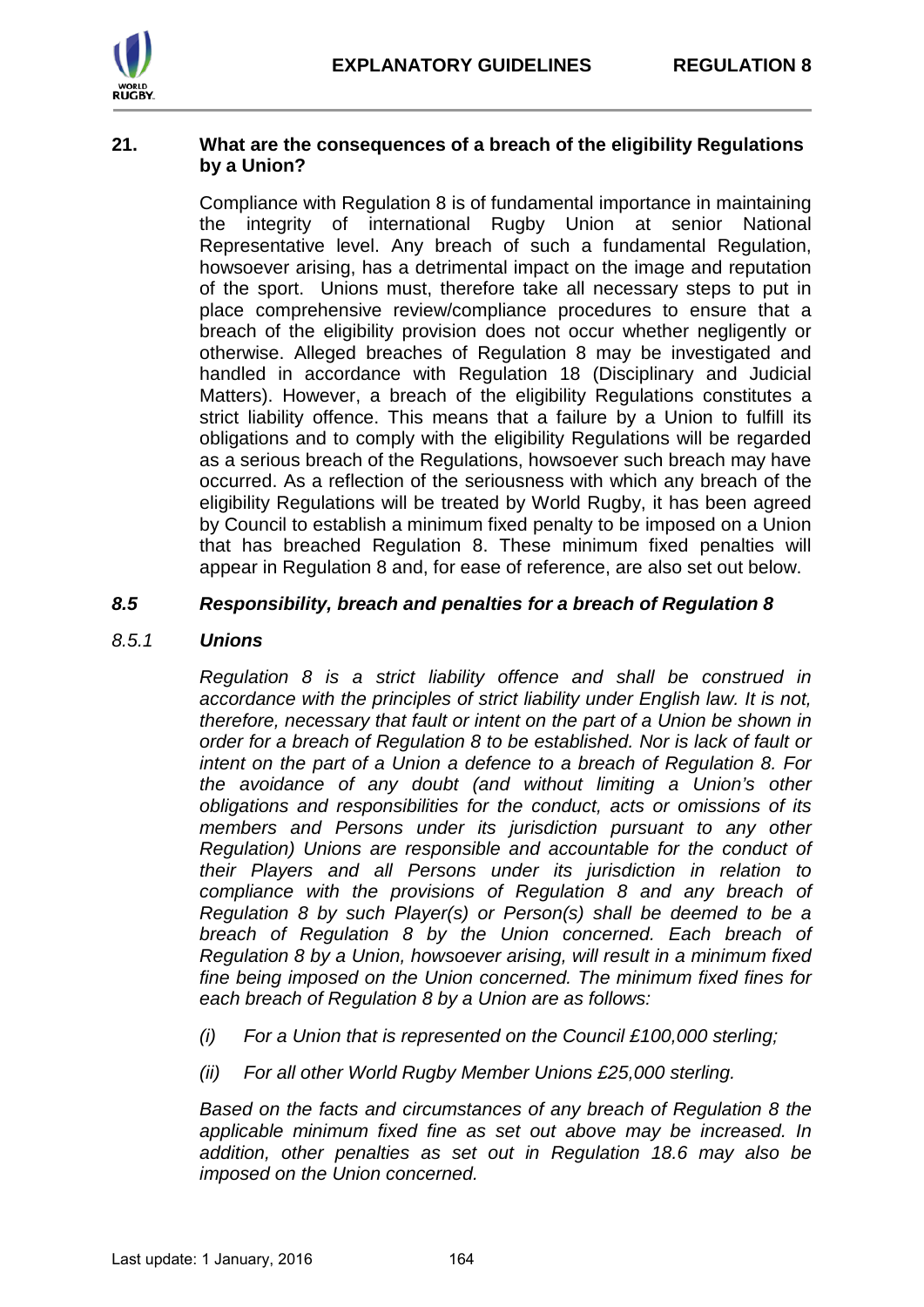

#### **22. What must Players do to ensure (and demonstrate) compliance with the eligibility Regulations?**

Players are required to act honestly in matters relating to their eligibility to represent a particular Union. This would include, without limitation, fully disclosing to the Union (and World Rugby upon request) any matters relevant to the Player's eligibility and providing all reasonable assistance to the Union (and World Rugby upon request) in order to establish the Player's eligibility at the first available opportunity.

#### **23. What are the consequences of a breach of the eligibility Regulations by a Player?**

A Player who knowingly (and/or with reasonable enquiry ought to have known) represents a Union where not eligible to do so commits a breach of Regulation 8. Alleged breaches of Regulation 8 will be investigated and handled in accordance with Regulation 18 (Disciplinary and Judicial Matters). Judicial Officers and Judicial Committees may impose sanctions pursuant to their powers taking into consideration, without limitation, the circumstances of the breach including the number of breaches and the level of any deception. This may result in a Player being reprimanded, fined, suspended and/or such other sanction the Judicial Officer or Judicial Committee thinks fit, in accordance with Regulation 18.6.

#### **24. For the Player to be liable for a breach must the Union also have been found liable?**

Yes, there must also be a finding that the Union concerned has played an ineligible Player. However such finding would not be affected in circumstances where there was any reduction or suspension of the ordinarily applicable sanction.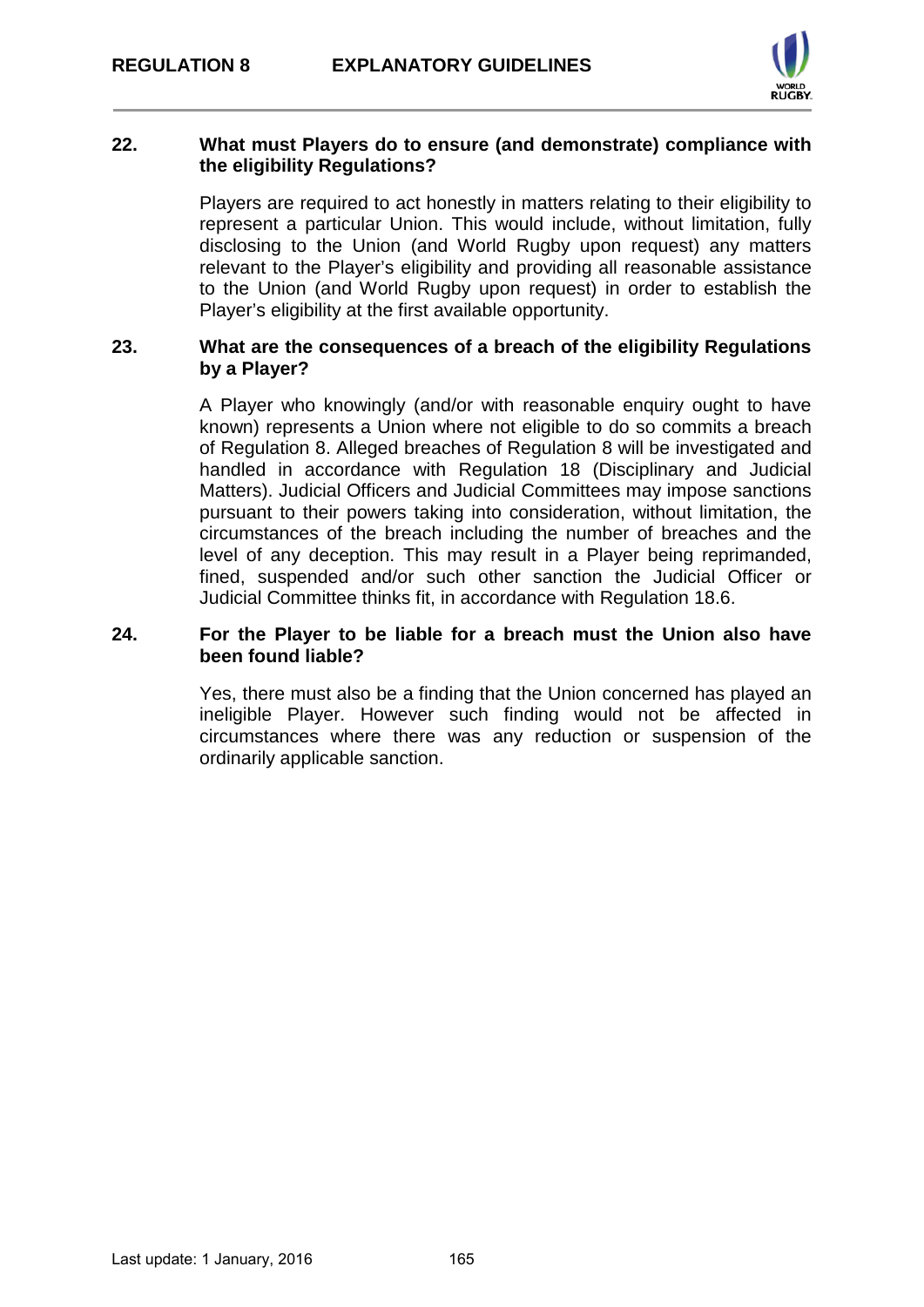

# **Explanatory Guidelines on the Implementation of Regulation 8 – Olympic Eligibility**

With the re-introduction of Rugby Sevens into the Olympic Games in Rio in 2016 there are certain rules which participants must adhere to for eligibility purposes. The Olympic Eligibility Regulations (8.6 to 8.16) have been introduced to accommodate the Olympic Charter Rules. To assist in the implementation of these Regulations, the following Guidelines have been developed to address the specifics around Olympic Sevens eligibility which differs from that of World Rugby eligibility requirements in that it is based solely upon a nationality consideration alone. The two sets of rules have been combined to achieve harmony between the objectives and underlying philosophy of Regulation 8 and the requirements of the Olympic Charter in the context of participation in Olympic Events. These Explanatory Guidelines must be read in conjunction with the terms of Regulation 8 and the Guidelines thereto.

# **1. Who is eligible to play Olympic Sevens?**

Any Player who meets the eligibility criteria in 8.1 and holds the nationality of the Union / country they wish to represent in the Olympic Games or Olympic Qualification process (known as the "Olympic Events"). The eligibility rules in the Olympic Charter together with the World Rugby eligibility rules must be complied with by Players who participate in Olympic Events.

#### **2. Must a Player have the passport of the Union / country he represents in Olympic Sevens?**

The nationality of the Union / country the Player wishes to represent in Olympic Sevens is a requirement under the Olympic Charter and is therefore necessary for participation in Olympic Events. Nationality is ordinarily demonstrated by the Player holding the passport of the Union / county they wish to represent. All matters relating to the determination of the country which a Player may represent in the Olympic Games shall ultimately be resolved by the IOC Executive Board.

# **3. Who will decide on Olympic Sevens eligibility?**

Ordinarily, the assessment of whether a Player satisfies the eligibility criteria in Regulation 8.1 and 8.6 will be straightforward. However, in all cases where a Player who has been captured under Regulation 8.2 and who holds the nationality of another Union / country and wishes to participate in an Olympic Event(s) for the Union / country of which he is a national, the Player may apply to World Rugby to represent the National Representative Sevens Team of that Union (or the Olympic Sevens Team of an National Olympic Committee), and the case shall be determined in the first place by the World Rugby Regulations Committee. In the event there are other cases of uncertainty or there is the need for clarification a referral may be made to the World Rugby Regulations Committee.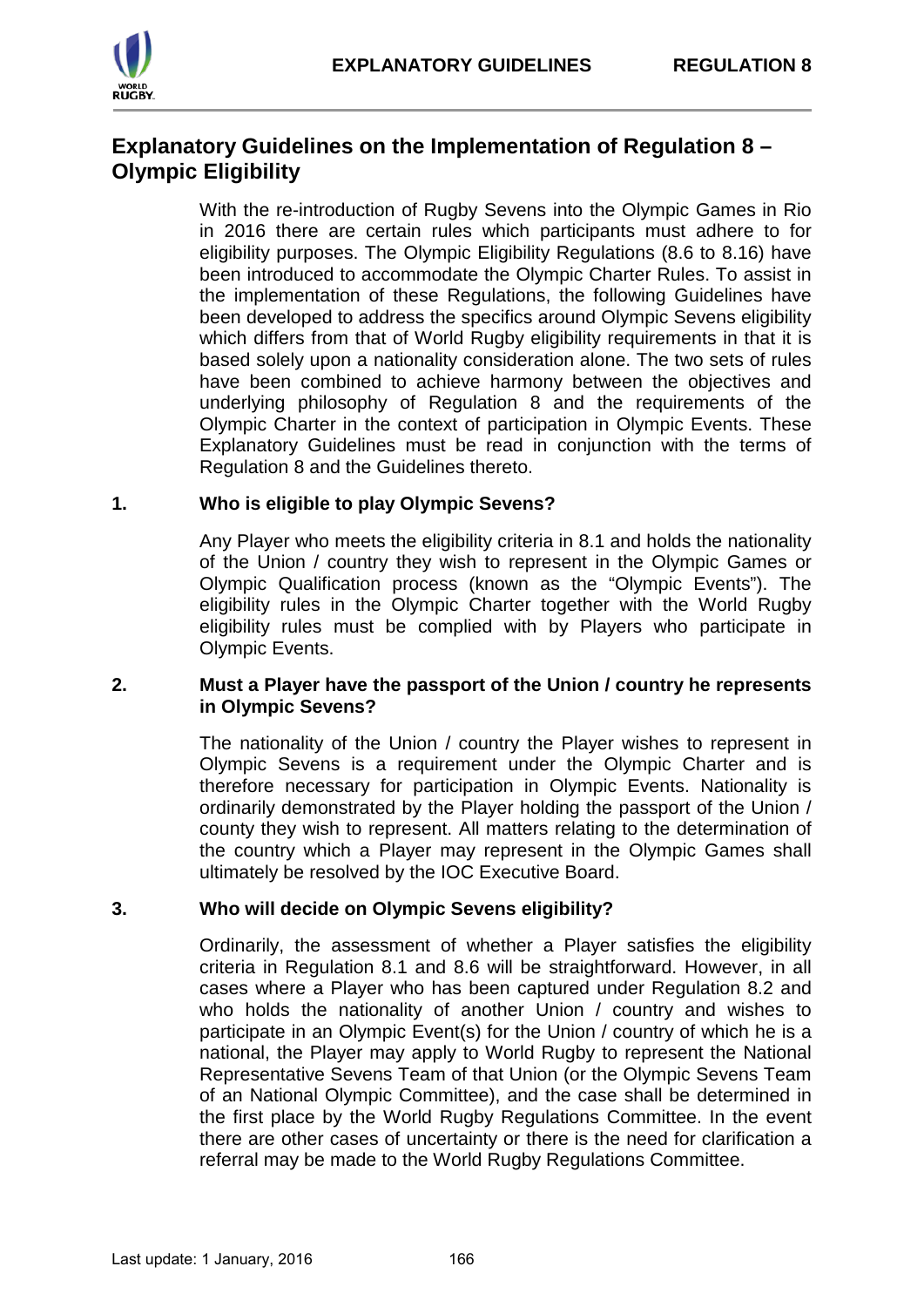

# **4. What is required to be submitted to the Regulations Committee?**

Applications should be submitted to World Rugby accompanied by all relevant supporting documents by the Union (or in applicable cases where there is no Union, the National Olympic Committee ("NOC")) of the country the Player wishes to represent in an Olympic Event. The application shall be pre-notified to the Player's Union (namely the Union who's National Representative Team the Player has previously represented. The Player's Union may make written submissions to the World Rugby Regulations Committee or may be invited to do so.

# **5. Can a Player with dual nationality, or having World Rugby eligibility for one Union but the nationality of another, represent both Unions / countries in the same Olympic qualification process?**

No. A Player may only represent one Union / country in the Olympic Events. For example if a Player played for a Union in the Sevens World Series in the year it was designated as an Olympic Event the Player could not later in the same Sevens World Series play for another Union / country even in circumstances where he was deemed eligibly by the Regulations Committee to play for the second Union / country of which he is a national. The principle of Regulation 8.2 applies equally to Olympic Events, such that if a Player, having represented one Union / country in an Olympic Event they may not represent another Union / country thereafter.

# **6. Can a Player switch nationality?**

Nationality is a matter which is governed by nation states. If a Player does switch nationality the effect of this upon their Olympic eligibility would need to be considered taking into account Regulation 8.6 to 8.16 and the Olympic Charter Rules regarding eligibility which can be found at [www.olympic.org.](http://www.olympic.org/) However, a Player who has represented one Union / country in an Olympic Event(s) and who has changed their nationality or acquired a new nationality may participate in Olympic Events to represent their new Union / country provided that at least three (3) years have passed since the Player last represented their former Union / country and the approval of the International Olympic Committee, the relevant National Olympic Committee(s) and World Rugby is obtained.

# **7. How will the Olympic eligibility criteria be assessed?**

In the early days of the Olympic participation the view has been taken by World Rugby that the Regulations Committee should assess all cases where a Player who has already been captured for a Union under the one Union only rule (Regulation 8.2) but wishes to subsequently play for another Union / country for which s/he holds nationality in an Olympic Event.

# **8. Is there any stand-down period?**

Yes. The Player will be required to observe and demonstrate a stand down period of three (3) years between the time the Player last played for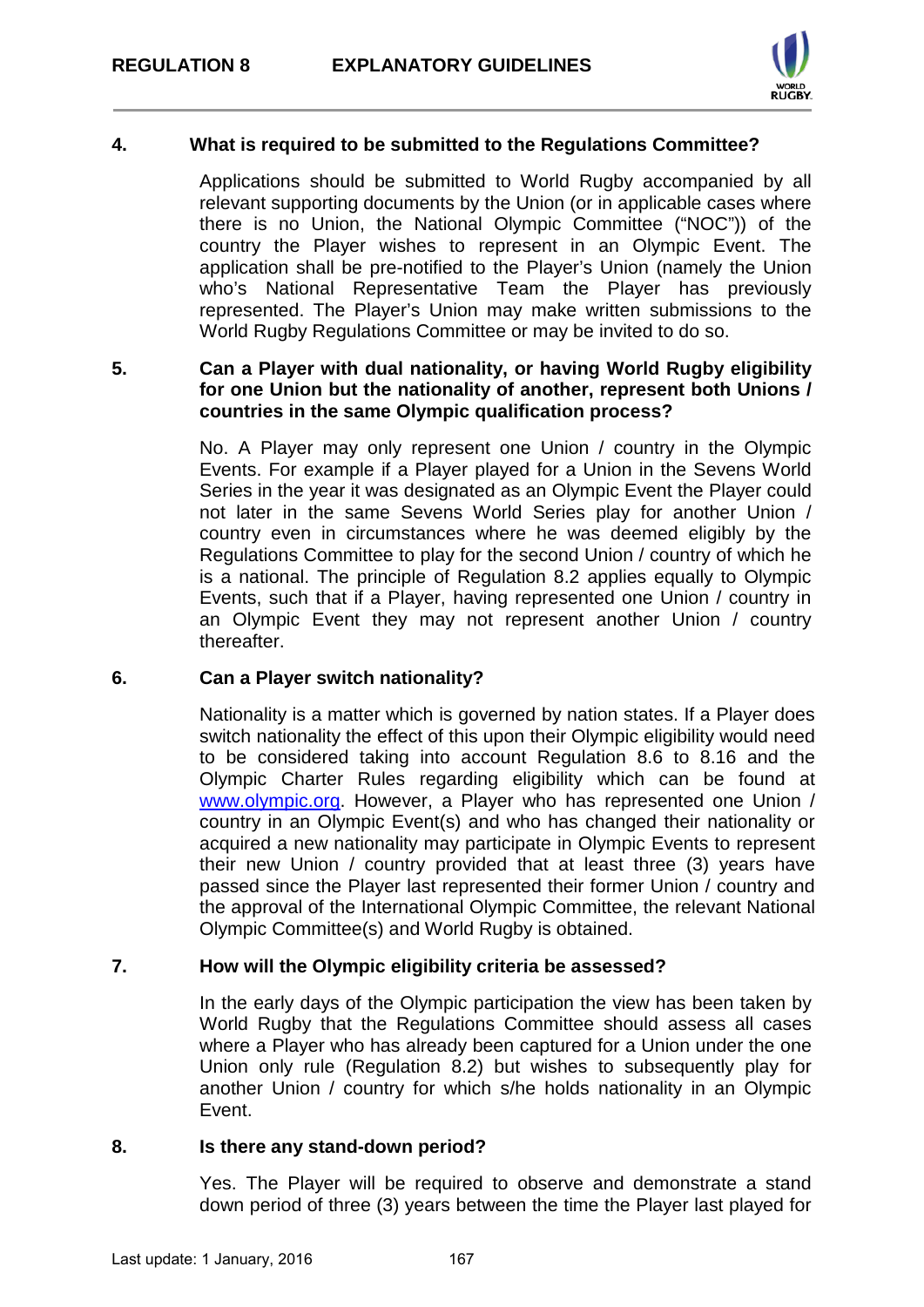

his Union and the time the Player first represents the second Union, which must be in an Olympic Event. Played, shall mean when s/he played for the senior, next senior or senior sevens National Representative Team of that Union for which s/he is captured. The principles of Regulation 8.3 apply in any assessment of this provision.

# **9. What does 'first represents' mean?**

It means the first occasion when the Player represents the second Union in a Match, Tournament or Series of Matches – which must be in an Olympic Event. The Player would not however, be permitted for example to participate in pre-season Matches or so-called 'friendly' matches or other Matches which are not Olympic Events representing the second Union. Training with the team of the second Union is permitted but the circumstances should not be such that it presents or implies to third parties that the Player is part of the National Representative Sevens Team or Olympic Sevens Team of the second Union / country.

#### **10. How will the stand-down period be assessed?**

The onus will be on the Player to demonstrate to the reasonable satisfaction of the Regulations Committee the last occasion upon which s/he played for their former Union and that they have not represented such Union in the three year period before they represent their new Union / country in an Olympic Event.

#### **11. Are these Olympic Guidelines to be read with the World Rugby Eligibility Guidelines?**

Yes, both sets of Guidelines should be read together.

#### **12. What is the position for Unions who do not have a single NOC to represent them?**

Member Unions of World Rugby are not necessarily recognised in their own right with equivalent NOC's, for example the British Olympic Association (Team GB) is the NOC for Great Britain and therefore encapsulates the Unions of England, Scotland, Wales and Northern Ireland (represent by the all-Ireland body of the IRFU). In such case, Players from the underlying Unions would be eligible (where they comply with Regulation 8.1 and 8.6) to represent the Olympic Sevens Team of the NOC (if selected) in relevant Olympic Events.

#### **13. If a Player plays for a combined team in an Olympic Event does it affect his eligibility in relation to World Rugby?**

If a Player plays for a combined team of a country in an Olympic Event (e.g. Team GB) and he was previously **not** captured for a Union (under Regulation 8.2) then the Player will be deemed to be captured for one of the underlying Unions of the combined team of country he represented. So in the case of Team GB it would mean that the Player would then be free to play for one of England, Scotland, Wales and/or Ireland.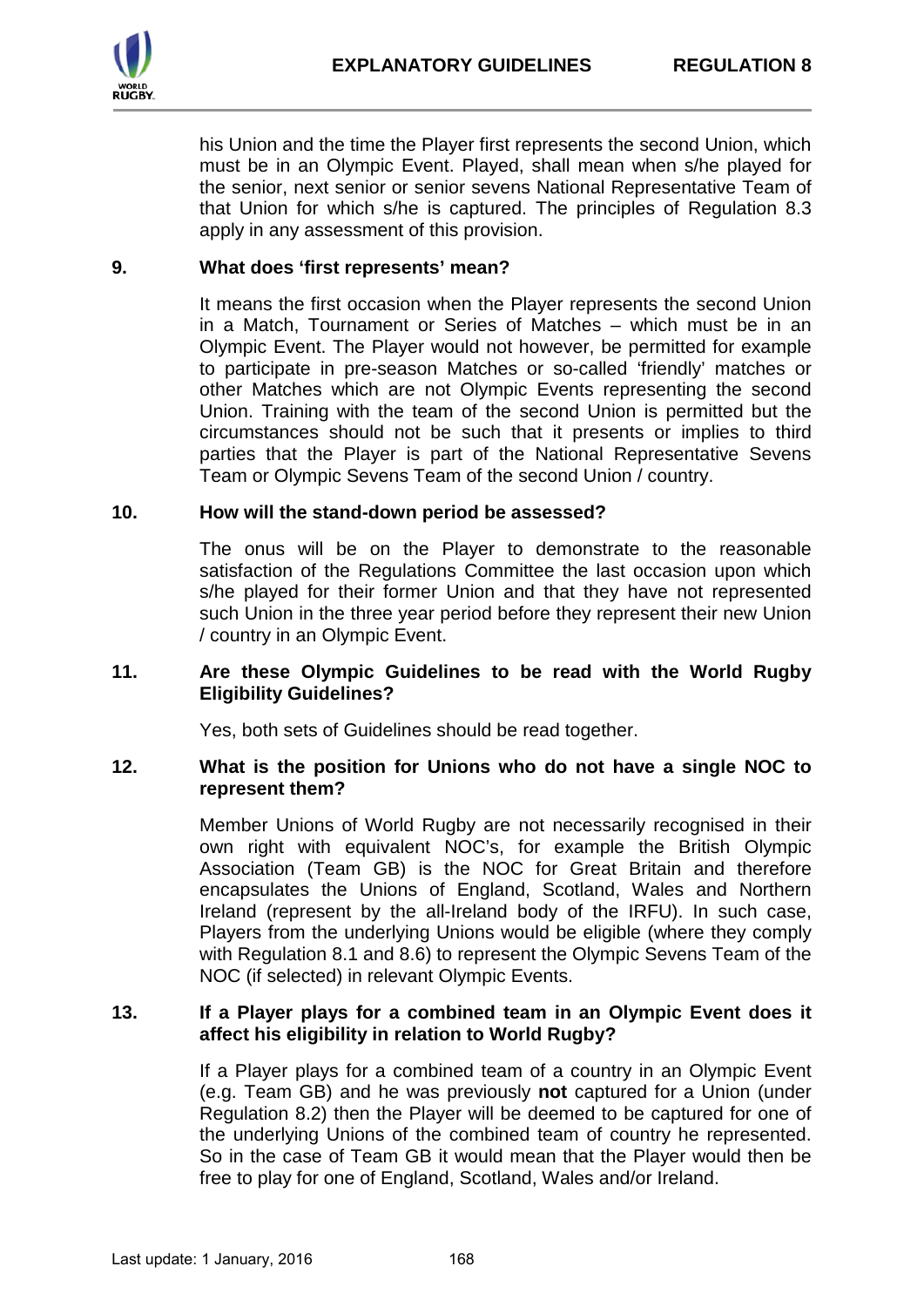

If a Player plays for a combined team of a country in an Olympic Event (e.g. Team GB) and he was previously **was** captured for a Union (under Regulation 8.2) then the Player remains captured for such Union and their participation in the combined team in the Olympic Event will not affect their status.

#### **14. Is there a right of appeal from the decision of the World Rugby Regulations**

Yes. An Olympic Eligibility appeals committee has been established under Regulation 2 to deal with any appeals of decisions by the World Rugby Regulations Committee.

### **15 For the Olympic Games 2016 in Rio, do any special provisions apply?**

Rugby Sevens will enter the Olympic Games for the first time in 2016. The qualification process has been established and all persons eligible to participate must have qualified by 11 July 2016. In terms of eligibility, the three (3) year stand-down period applies. However, given the timing of the clarification of the qualification process and the constitutional review of the eligibility requirements for Olympic Events a shorter stand-down period in respect **only** of the Olympic Games 2016 shall apply. In this regard any Player who wishes to represent a Union / country for whom s/he holds the nationality and has previously been captured for another Union may do so provided the Player stands down from their current Union at least 18 months before representing the Second Union in an Olympic Event in the Rio Olympic Games cycle.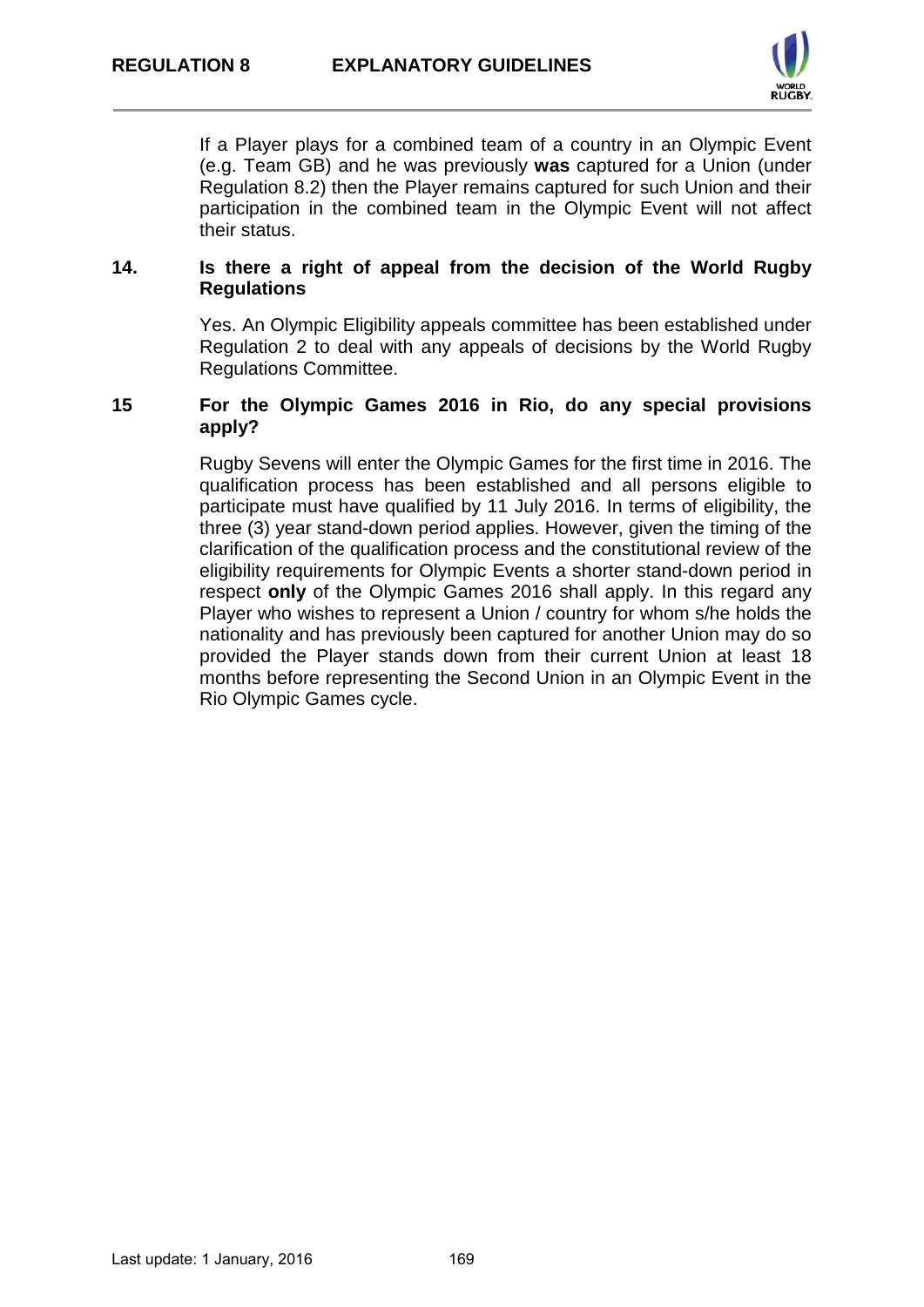

# **SCHEDULE 1.** EXPLANATORY NOTE

As from 1 January 2000 a player is only entitled to play Rugby Union for the Senior National Representative Team or the next Senior National Representative Team of one Union. This means that if a player is deemed to have played for the Senior National Representative Team or the next Senior National Representative Team of a Union that player will be unable to play for any other Union. This is the position even if that player is able to satisfy one or more of the eligibility criteria set out in Regulation 8.1. It is important that players and Unions understand the situations in which players will be deemed to have played for the Senior National Representative Team or the next Senior National Representative Team of a Union. These situations are set out in Regulation 8.3.

Regulation 8.3 is based on a "selection and participation" test for players who have reached the age of majority [18 or over]. Players and Unions must familiarize themselves with Regulation 8.3. Players should be made aware by Unions of what constitutes that Union's Senior National Representative Team, its next Senior National Representative Team, its Senior Touring Squad and its next Senior Touring Squad and the Matches that will result in a player being committed to that Unions. The following situations are covered by Regulation 8.3.

- **1.** Players who participate in International Matches for the Senior National Representative Team or the next Senior National Representative Team of a Union against the Senior or next Senior National Representative Team of another Union.
- **2.** Players selected to represent a Union's Senior Touring Squad who participate in any Match played by members of that Union's Senior Touring Squad during an International Tour provided such International Tour includes an International Match(es) approved by World Rugby.
- **3**. Players who participate in a Match for the Senior or next Senior National Representative Team of a Union against a team made up of players from a Union's Senior Touring Squad during an International Tour which includes International Match(es) approved by World Rugby.
- **4**. Players, representing a Union's next Senior Touring Squad who participate in a Match on an International Tour approved by World Rugby against the Senior National Representative Team or the next Senior National Representative Team of another Union.
- **5.** Players who play for the Senior or next Senior National Representative Team of a Union against a team selected from a Union's next Senior Touring Squad when such Match is played on an International Tour approved by World Rugby.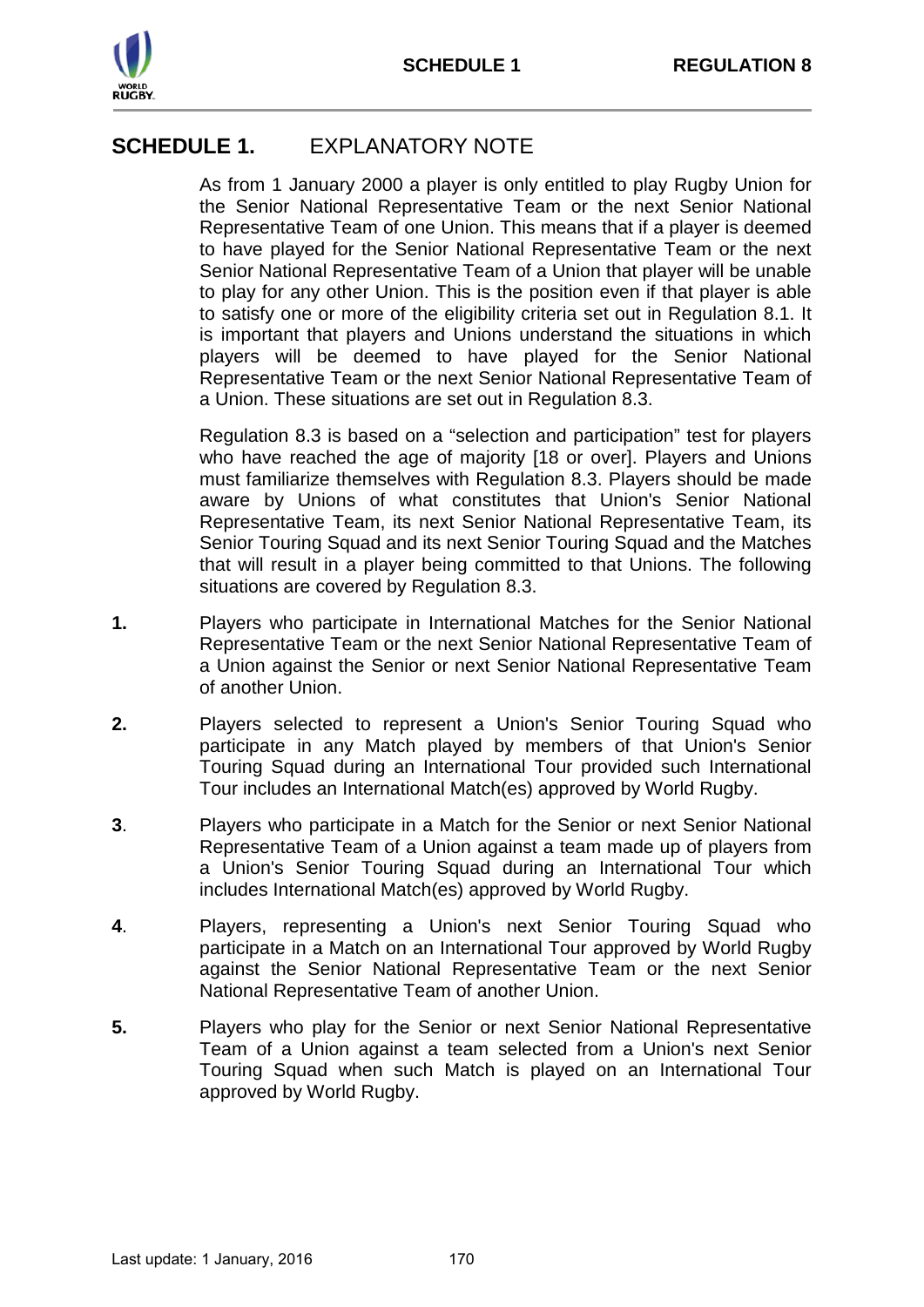

**SCHEDULE 1.** DECLARATION OF ELIGIBILITY OF A PLAYER TO PLAY FOR THE SENIOR FIFTEEN-A-SIDE NATIONAL REPRESENTATIVE TEAM, THE NEXT SENIOR FIFTEEN-A-SIDE NATIONAL REPRESENTATIVE TEAM OR THE SENIOR NATIONAL REPRESENTATIVE SEVENS TEAM OF A UNION

# **DECLARATION OF PLAYER**

I, ....................................................... (Name) of ........................................................

..................................................................................................................... (Address)

confirm that, I have read and understand the criteria for eligibility set out in Regulation 8 of the World Rugby Regulations Relating to the Game (World Rugby Regulations) and I

hereby declare that I am eligible to play for .................................................................

Union because:

Tick applicable box(es)

- $\Box$  I was born in the country for which fifteen-a-side senior National Representative Team or the next senior fifteen-a-side National Representative Team, or the senior National Representative Sevens Team of the Union for which I intend to play; or
- $\Box$   $\Diamond$  One of my parents or grandparent was born in the country for which senior fifteen-a-side National Representative Team or the next senior fifteen-a-side National Representative Team or the senior National Representative Sevens Team of the Union for which I intend to play; or
- $\Box$  I have completed thirty-six consecutive months of Residence immediately preceding the time of playing in the country for which senior fifteen-a-side National Representative Team or the next senior fifteen-a-side National Representative Team or the senior National Representative Sevens Team of the Union for which I intend to play.

AND

 $\Box$  I have not played for the senior fifteen-a-side National Representative Team or the next senior fifteen-a-side National Representative Team or the senior National Representative Sevens Team of any other Union.<sup>[1](#page-20-0)</sup>

<span id="page-20-0"></span><sup>-</sup>*<sup>1</sup> If a Player has played for another Union's senior fifteen-a-side National Representative Team or next senior fifteen-a-side National Representative Team or senior National Representative Sevens team, this must be stated on this declaration form. For the avoidance of doubt, Players would only be eligible to play for a second Union if they can demonstrate that they allowed 36 consecutive months to elapse before they played for a second Union and that they played for that second Union before 1 January 2000. Any such Players should submit in writing the circumstances of such participation on a separate sheet*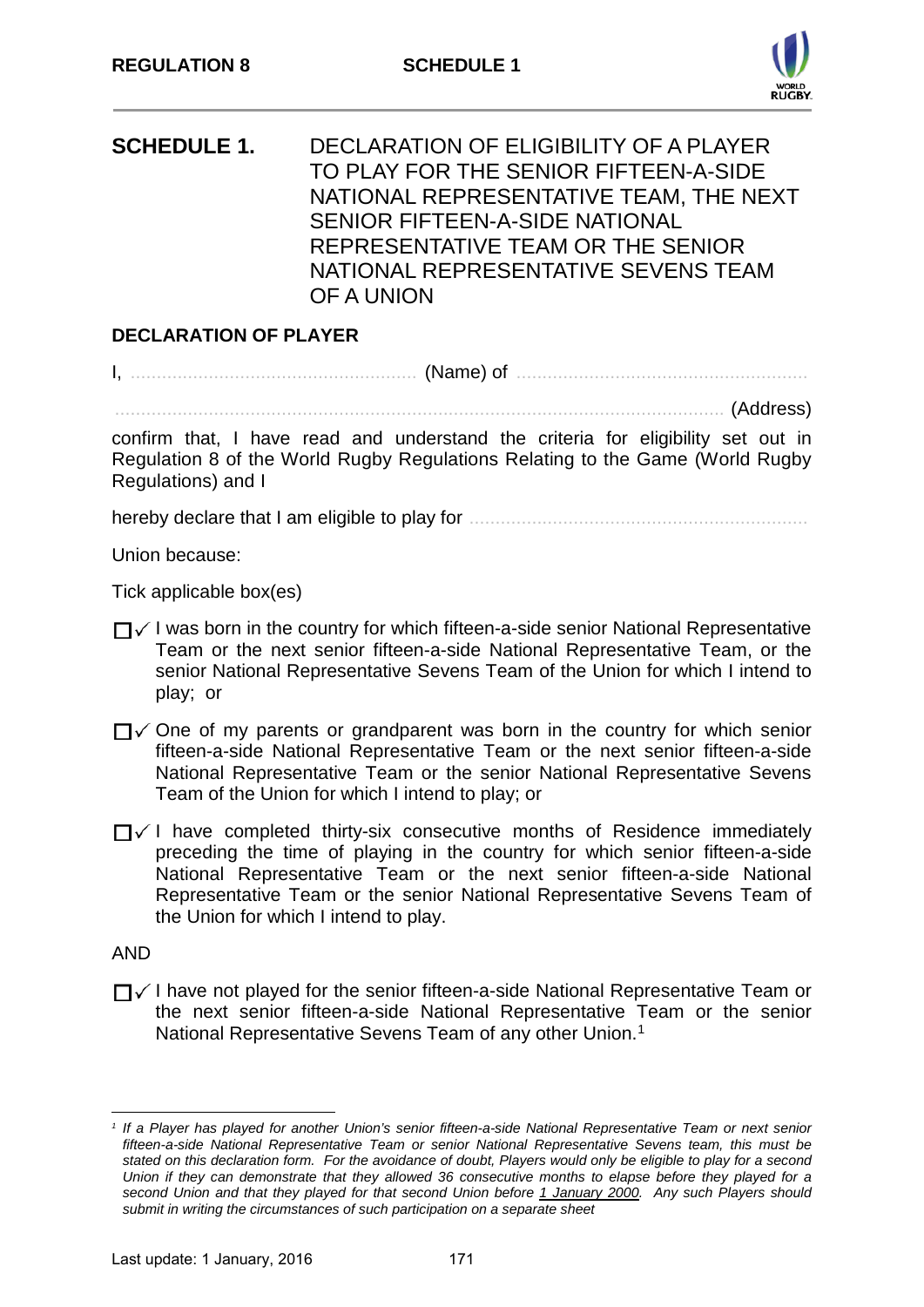I have attached to this declaration relevant documentation  $2$  to prove my eligibility to play for the senior fifteen-a-side National Representative Team or the next senior fifteen-a-side National Representative Team or the senior

National Representative Sevens Team of ........................................................... Union and I understand and accept that if I am found to have played for the senior fifteen-a-side National Representative Team or next senior fifteen-a-side National Representative Team or the senior National Representative Sevens Team of a Union without satisfying the eligibility criteria set out in Regulation 8 of the World Rugby Regulations, and/or to have provided inaccurate information in this declaration then I and the Union concerned will be subject to sanctions.

Player's signature: .............................................................................................. Date: ...................................................................................................................

# **DECLARATION OF UNION**

| of | (Position and Union) |
|----|----------------------|

hereby declare that the ..................................................................... Union has made

all such necessary enquiries in relation to the above Player's eligibility to play for the senior fifteen-a-side National Representative Team or the next senior fifteen-a-side National Representative Team or the senior Sevens National Representative Team of the Union. I further declare that the Union is satisfied that the information provided by the Player in his declaration is correct, that the documentation in support of the Player's declaration is valid and that the Player is eligible to play for the senior fifteen-a-side National Representative Team or the next senior fifteen-a-side National Representative Team or the senior National Representative Sevens Team

of ....................................................................... Union. I understand and accept that

if a Player plays for the senior fifteen-a-side National Representative Team or the next senior fifteen-a-side National Representative Team Union or the senior National Representative Sevens Team without satisfying the eligibility criteria set out in Regulation 8 of the World Rugby Regulations and/or the Union has provided inaccurate information in this declaration then the Union will be subject to the fixed penalty sanctions set out in Regulation 8.

Signed:.........................................................................................................................

Date: ............................................................................................................................

<span id="page-21-0"></span><sup>-</sup>*<sup>2</sup> Players ARE expected to provide valid copy birth certificates or other relevant formal documentation in support of their declaration. Players may be requested to provide additional documentation as appropriate in support of their eligibility to play for a senior National Representative Team or the next senior National Representative Team of a Union.*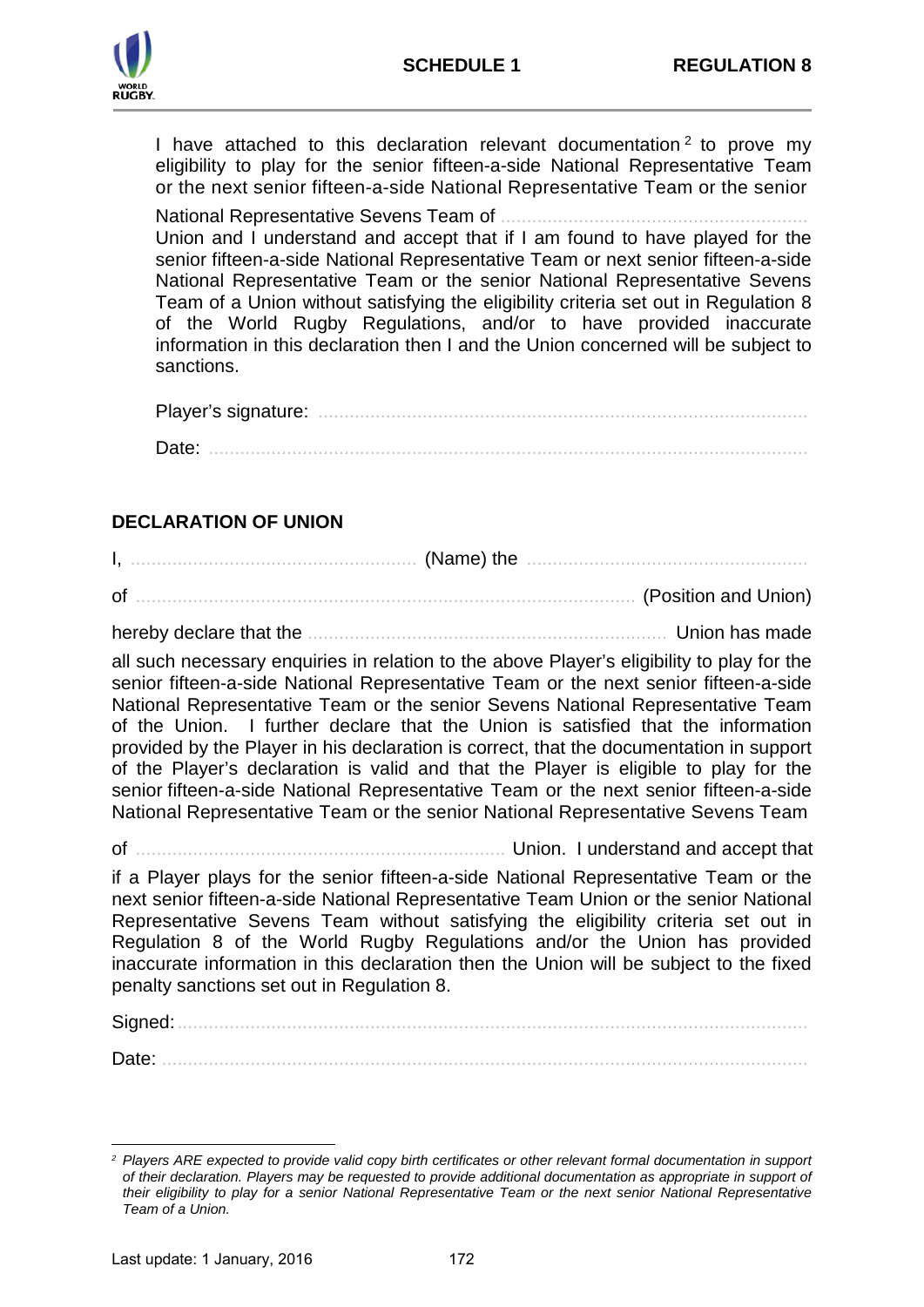

# **SCHEDULE 2.** OLYMPIC EVENTS

- 1. The Olympic Games 2016 Rio de Janeiro
- 2. The Men's Olympic Events:
	- World Rugby Sevens World Series 2014/2015
	- Designated Regional Olympic Qualification Tournaments (ROQTs):
		- o Africa (CAR) 2015 Regional Sevens Championships
		- o Asia (ARFU) 2015 Regional Sevens Championships
		- o Rugby Europe 2015 Regional Sevens Championships
		- o North America and Caribbean (NACRA) 2015 Regional Sevens Championships
		- o Oceania (FORU) 2015 Regional Sevens Championships
		- o South America (CONSUR) 2015/16 Regional Sevens Championships
		- World Olympic Qualification Tournament (WOQT)
- 3. The Women's Olympic Events:
	- World Rugby Women's Sevens World Series 2014/2015
	- Designated Regional Olympic Qualification Tournaments (ROQTs):
		- o Africa (CAR) 2015 Regional Sevens Championships
		- o Asia (ARFU) 2015 Regional Sevens Championships
		- o Rugby Europe 2015 Regional Sevens Championships
		- o North America and Caribbean (NACRA) 2015 Regional Sevens Championships
		- o Oceania (FORU) 2015 Regional Sevens Championships
		- o South America (CONSUR) 2015/16 Regional Sevens Championships
	- World Olympic Qualification Tournament (WOQT)

Note: The dates and locations of the Olympic Events will be published on the World Rugby website at least 6 months in advance of the relevant event.